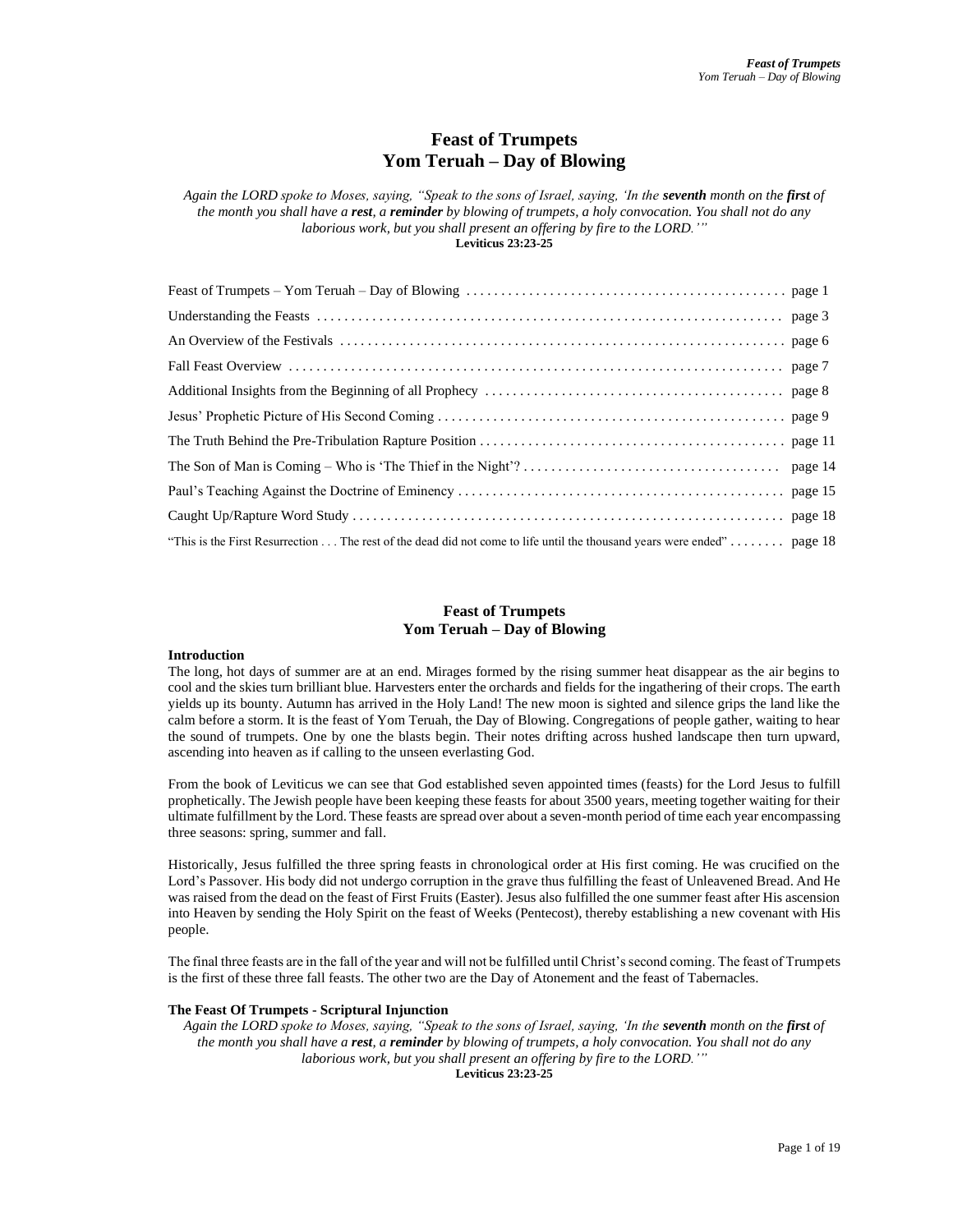#### **Alternate Names**

The Biblical name for the feast is Yom Teruah … Day of **Blowing**. However, since it falls on the first day of the seventh month Jewish people call it Rosh Ha Shanna, which literally means "head of the year". This is derived from the fact that the Jewish **civil** year begins on this date, hence it is known to them as New Year's Day. The ancient Hebrews had several other names for this feast day because of the various things they believed were associated with it. It was called Yom Hazikaron … Day of **Remembrance** and Yom Haddin … Day of **Judgment**.

A little known fact is that the Jewish people also refer to this feast as **"the day, which no man knows"**. The reason for this is that the day commences with the **observance** of the new moon of the seventh month; therefore no man knows when it begins until the moon is seen. The starting date of all the other feasts can be known with certainty since they are calculated from a known point. For example, the first spring feast is the Lord's Passover occurring on Abib 14. This gives the Jews fourteen days from the observance of the new moon of Abib to prepare for the feast. The summer feast, Weeks, occurs exactly seven weeks following First Fruits. Since the feast of Trumpets is at least halfway over before anyone is aware that it has arrived, the Jews celebrate it over two days. It is called Yoma Arikhata … the one long day.

As Christians we are reminded of Jesus teaching concerning His second coming (Matthew 24:27-44). He said, "But of **that day** and hour **no one knows**." Yet at the same time we are reminded that the Apostle Paul told the Thessalonians that the Day of Lord would come upon the whole world like a thief in the night but that Christians would know the day. (1Thessalonians 5:1-11).

When considering the facts around knowing the day and hour we should be aware of several things. **1)** In Jesus' day people used their own local solar time to calculate days and hours. **2)** It wasn't until Ferdinand Magellan's expedition successfully circumnavigated the globe (1519-1522 AD) that the earth was proved to be round. **3)** The use of standardized times zones was established in 1884 with most of the major nations adopting them by 1929. Today, people know that there are two days and twenty-four hours coexisting on planet earth at any given point in time. It is amazing that when Jesus made the statement about not knowing the day and hour of His return, the full implications of that statement would not be known for nearly 1900 years.

## **The Three Themes**

There are three major themes associated with Yom Teruah. The first is *Malkioth* - the acceptance of God as **king<sup>1</sup>** of the universe, who sits in **judgment<sup>2</sup>** over all his creatures, tempering justice with mercy. The second theme is *Zichronoth* the acknowledgment that God **remembers<sup>3</sup>** to punish the wicked and reward the good. The concept is that this day serves as a warning for people to repent. It is said that on this day God opens three books (Ex. 32:32-33; Daniel 7:9-10, 12:1-3, Malachi 3:16-18, Rev. 13:8, 17:8, 20:12, 15, 21:27):

- 1. The Book of Life those who are found therein are **sealed** for life.
- 2. The Book of Repentance this book includes most people whose works are neither good nor bad and they have until Yom Kippur to repent. This is called the **sealing**. 4 Jews wish each other a good sealing for the year to come, and then say, "Next year in Jerusalem."
- 3. The Book of the Dead those who are found therein are wicked and **sealed** for judgment.

The third major theme is *Shofaroth* - the recognition that God **revealed** Himself in the past and will **reveal** Himself again to bring about the end of days. It brings to mind all those events both past and future, which are linked, by the authority of Scripture, with the blowing of the ram's horn.<sup>5</sup> These three themes are repeated in the book of Revelation from chapter 4 through chapter 11.

# **The Shofar**

The shofar is made from the horns of a ram primarily because God provided a ram in the place of Isaac when Abraham was about to offer him as a sacrifice. A shofar is never made from the horns of cattle because the children of Israel sinned by worshipping the Golden Calf. Tradition says that the Lord preserved the two horns from the sacrificial ram given in the place of Isaac. He sounded one horn at Sinai (giving of the Ten Commandments) and will sound the other when He redeems His people by the coming of Messiah at the end of the age. The horn is curved or bent to show that we are to bend our will to God as His humble servants. We are also to declare His words like a trumpet.

### **Reasons for Blowing the Shofar**

The **primary** purpose for blowing the trumpets on Yom Teruah is as a **reminder**, both to God and His people. God's covenant is remembered before Him and men are called to repentance. However, there are several other reasons for sounding the shofar. They are:

1. **Invitation** – a gathering of the people.

<sup>&</sup>lt;sup>1</sup> Revelation chapter 4

<sup>2</sup> Revelation chapter 5

<sup>&</sup>lt;sup>3</sup> Revelation chapter 6

<sup>4</sup> Revelation chapter 7 <sup>5</sup> Revelation chapters 8 through 11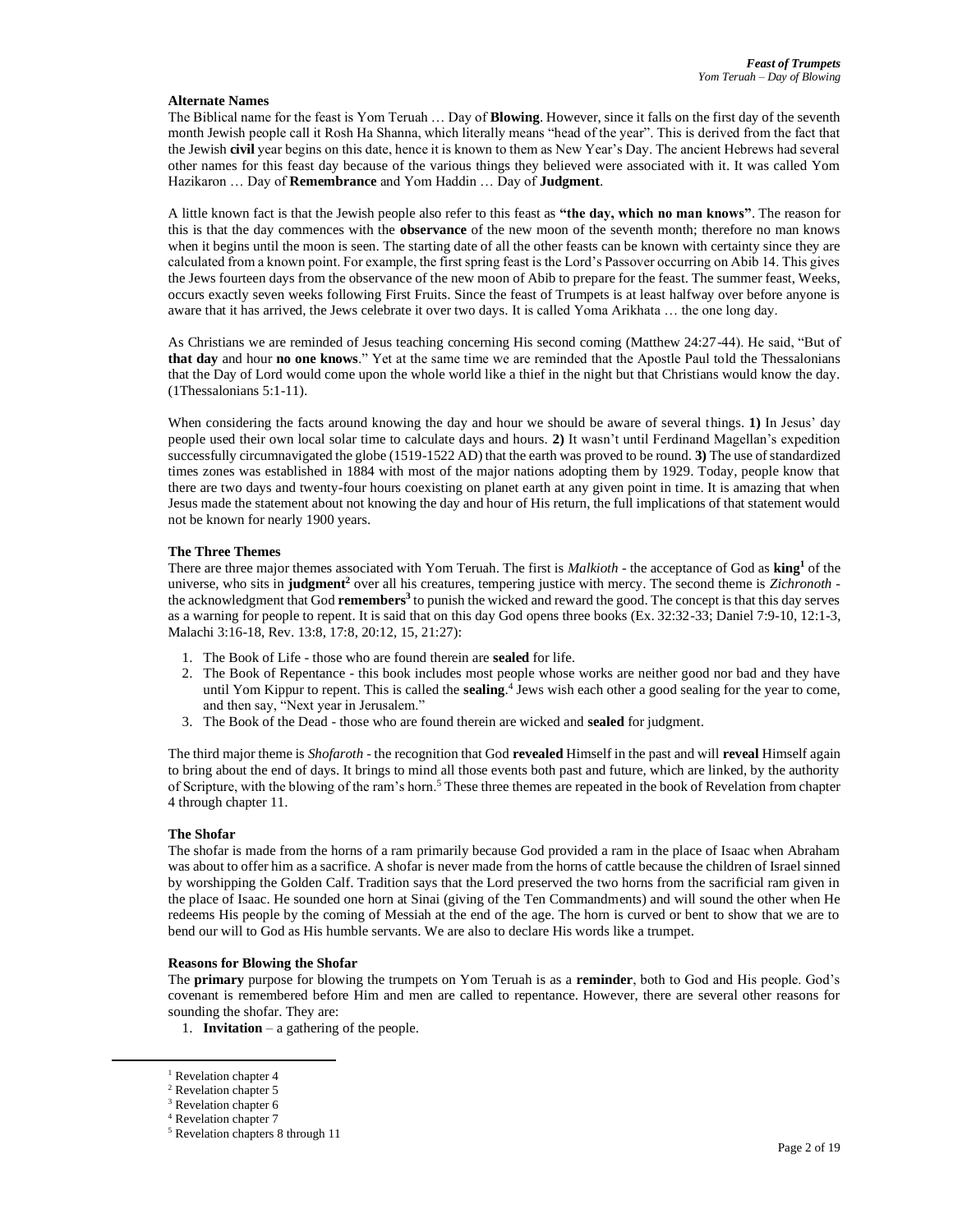- 2. **Advance** starting a journey of the people.
- 3. **Conflict** an alarm for war.
- 4. **Worship** announcement of spiritual demands.
- 5. **Presence** of God.
- 6. **Coronation** of kings.
- 7. **Consecration** of the people.
- 8. **Judgment** of God.
- 9. **Herald** the coming of Messiah.
- 10. **Emancipation** the sound of the jubilee horn.

## **Sounds Of The Shofar**

On Yom Teruah the trumpets are blown at **seven** different times<sup>6</sup> throughout the day. Each time period consists of various combinations of soundings, which are meant to keep Satan, the accuser of the brethren, confused. There are a total of one hundred soundings on Yom Teruah consisting of the four following calls:

- 1. Tekiah a long blast **attention**
- 2. Teruah 9 short staccato blasts **alarm**
- 3. Shevarin 3 short blasts blown in a wave-like sound **sobbing** or **groaning**
- 4. Tekiah Gedola an extended long blast **jubilee**

7 saying, "Great and marvelous are Your works, O Lord God, the Almighty; Righteous and true are Your ways, King of the nations! REV 15:4 "Who will not fear, O Lord, and glorify Your name? For You alone are holy; For ALLTHE NATIONS WILL COME AND WORSHIP BEFORE YOU, FOR YOUR RIGHTEOUS ACTS HAVE BEEN REVEALED." *Michael Gibson, Key2Changes.com*

# **Understanding the Feasts**

The festivals of the L-rd found in Leviticus (*Vayikra*) 23 were given to us by G-d so His people could understand the coining of the Messiah (*Mashiach*) and the role that the Messiah (*Mashiach*) would play in redeeming and restoring both man and the earth back to G-d following the fall of man in the Garden of Eden (*Gan Eden*). Although most non-Jewish Bible believers have heard of the feasts, the deep meaning and the importance of these feasts are almost universally not understood.

The apostle Paul (*Rav Sha'ul*) wrote to the Gentile believers in Colossae that the feasts of the L-rd, the new moon, and the Sabbath (*shabbat*) days were *a shadow of things to come* to teach us about the Messiah (*Mashiach*) (Colossians 2:16-17). Yeshua (the Hebrew name for Jesus, which means "salvation") was the substance or fulfillment of the greater plan that G-d revealed and foreshadowed in these seven important festivals. To all the readers who are familiar with the festivals, you will be fascinated to discover that the first four feasts or festivals, which are Passover (*Pesach*), Unleavened Bread (*Hag HaMatzah*), First Fruits (*Bikkurim*), and Pentecost (*Shavuot*), primarily teach about the significant events in the first coming of the Messiah (*Mashiach*) and why these events were an important part of G-d's redemption of man. In addition, you will discover that the last three feasts, which are the Feast of Trumpets (*Yom Teruah*; also known as *Rosh HaShanah*), the Day of Atonement (*Yom Kippur*), and the Feast of Booths or Tabernacles (*Sukkot*), give fascinating insight concerning important events that surround the second coming of the Messiah (*Mashiach*).

The festivals are **G-d's feasts** and **His** appointed times that **we** are to observe (Leviticus [*Vayikra*] 23:1-2,4). G-d gave the festivals to teach about the death, burial, and resurrection of the Messiah (*Mashiach*); the empowering of the believers by the Holy Spirit (*Ruach HaKodesh*); the resurrection of the dead; the coronation of the Messiah; the wedding of the Messiah; the tribulation (*Chevlai shel Mashiach*); the second coming of the Messiah; the millennium (the Messianic age or the *Athid Lavo*); and much, much more.

To understand *Shemini Atzeret* and *Simchat Torah*, we must review a few things. First, the seven days of Passover (*Pesach*) are followed by a 49-day period of counting the omer, which climaxes with the fiftieth day of Pentecost (*Shavuot*). Thus, the liberation of Passover (*Pesach*) is linked with the revelation and giving of the Torah at Mount Sinai, known as *Shavuot* (Pentecost). If we look at the festival cycle, *Shemini Atzeret* is analogous to *Shavuot*, which is understood to be the conclusion or *atzeret* to Passover (*Pesach*). Just like *Shavuot*, a one-day festival, is the conclusion to *Pesach*, a seven-day festival, so *Shemini Atzeret*, a one-day festival, is the conclusion to *Sukkot*, a seven-day festival.

*"He (Satan) will speak against the Most High and oppress his saints and try to change the set times (calendar) and the laws (feasts). The saints will be handed over to him for a time, times and half a time."*

<sup>6</sup> Revelation 8:7 –9:21 and 11:15-17

 $7$  The Song of the Lamb seen here also consists of three parts:

<sup>1.</sup> *Great and marvelous are Your works, O Lord God, the Almighty; Righteous and true are Your ways, King of the nations!* 

<sup>2.</sup> *Who will not fear, O Lord, and glorify Your name? For You alone are holy;* 

<sup>3.</sup> *For ALL THENATIONS WILLCOME AND WORSHIPBEFOREYOU,FOR YOURRIGHTEOUS ACTS HAVEBEENREVEALED.*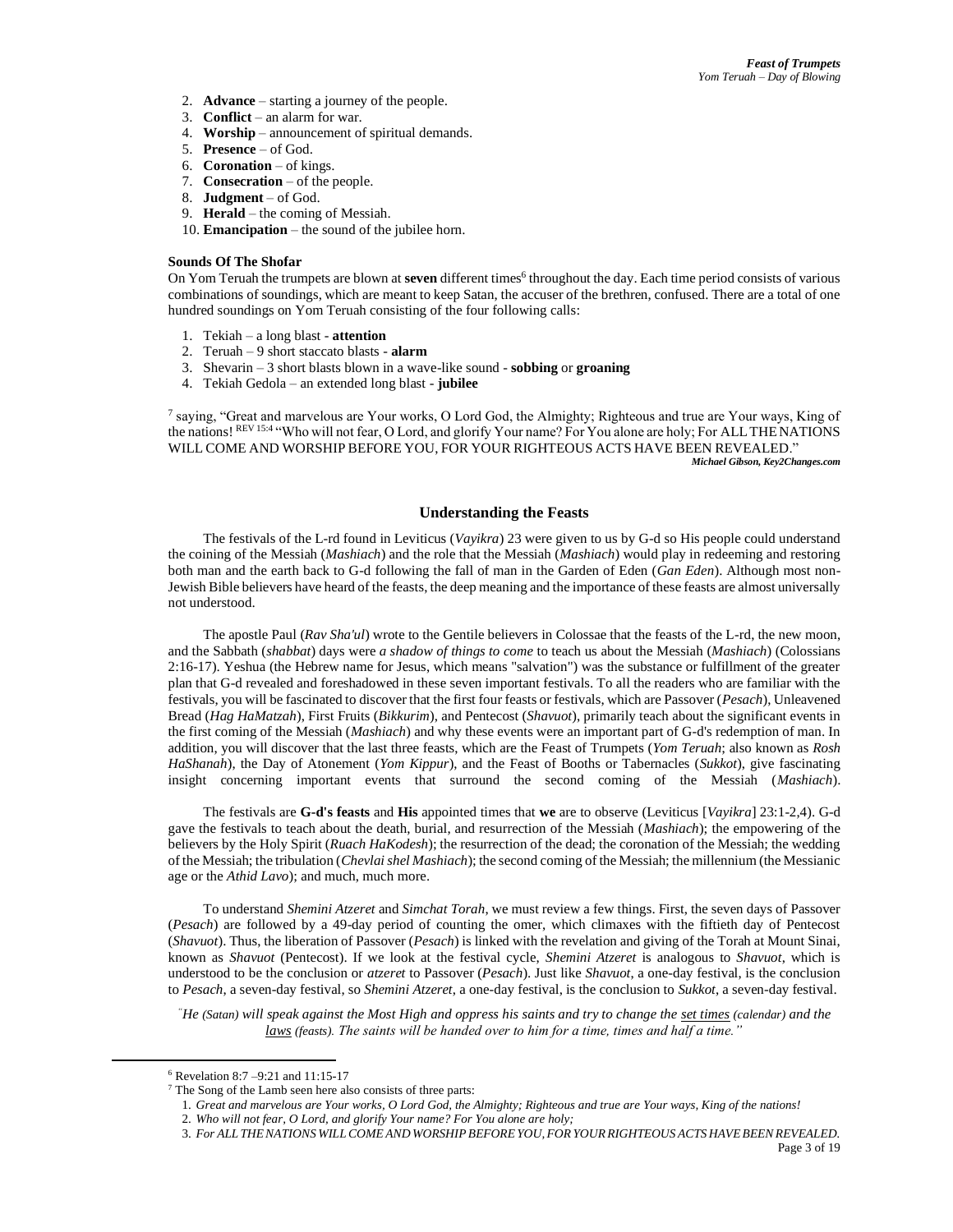#### **Daniel 7:25**

#### **Why Study the Feasts?**

Many non-Jewish Bible believers wonder why they should study and observe the feasts. I believe there are two good reasons. First, although all Bible believers love G-d with all their heart and seek to serve Him daily, most Bible believers do not have an in-depth understanding of the Bible and do not understand the deep depth of the personal relationship that G-d desires us to have with Him. Most Bible believers understand their personal relationship with G-d the same way I viewed my personal relationship with G-d for many, many years: Attend the local congregation of your choice faithfully and regularly, and be a good, moral, honest, and decent person in living your daily life. Because that was all I knew, that was what I accepted. However, G-d began to teach me and show me the deeper things concerning my personal relationship with Him, and a spiritual understanding of the festivals was a big key to unlocking this mystery. If you are a Bible believer and you desire to understand G-d in a greater way than you do today, the festivals will reveal to you the deeper things concerning your personal relationship with Him.

Secondly, the festivals are **G-d's feasts** and **His** appointed times that **we** are to observe (Leviticus [*Vayikra*] 23:1- 2,4). G-d gave the festivals to teach about the death, burial, and resurrection of the Messiah (*Mashiach*); the empowering of the believers by the Holy Spirit (*Ruach HaKodesh*); the resurrection of the dead; the coronation of the Messiah; the wedding of the Messiah; the tribulation (*Chevlai shel Mashiach*); the second coming of the Messiah; the millennium (the Messianic age or the *Athid Lavo*); and much, much more.

The Bible provides several powerful reasons for studying and understanding the seven festivals of the Messiah:

- 1. The feasts are in the Bible, and **all** the Bible is inspired by G-d (*2 Timothy 3:16-17*).
- 2. The feasts are a shadow of things to come that teach us about the Messiah (*Colossians 2:16-17; Hebrews 10:1*).
- 3. The feasts are prophetic types and examples foreshadowing significant events in G-d's plan of redemption (*1 Corinthians 10:1-6,11*).
- 4. G-d gave the feasts so we could learn and understand G-d's plan of redemption for the world and our personal relationship to Him (*Romans 15:4*).
- 5. The feasts, as part of the Torah (which means "instruction"), are as a schoolmaster or tutor that leads us to the Messiah (*Galatians 3:24*).
- 6. The feasts will point to the Messiah and G-d's plan for the world through the Messiah (Psalm [*Tehillim*] 40:6-8; Hebrews 10:7).
- 7. *Yeshua* (Jesus) came to fulfill all that was written in the Old Testament (*Tanach*), which consists of three parts: the Torah, the prophets (*Nevi'im*), and the writings (*Ketuvim* - personified by the Psalms) concerning Him (Luke 24:26-27,44-45; John [*Yochanan*] 5:46-47).
- 8. The feasts set forth the pattern of heavenly things on earth (Hebrews 8:1-2,5; 9:8-9,23; Exodus [*Shemot*] 25:8- 9,40; 26:30; Numbers [*Bamidbar*] 8:4; Ezekiel [*Yechezekel*] 43:1-6,10-12).
- 9. G-d gives the natural to explain the spiritual (*1 Corinthians 15:46-47*).
- 10. By studying the natural, we can understand the spiritual (*1 Corinthians 2:9-13; 2 Corinthians 4:18*).

#### **What is the Meaning of the Word Feast in the Bible?**

Two important Hebrew words appear in Leviticus (*Vayikra*) chapter 23, and each word is translated as feast in English. In verse 2, the word for feast is the Hebrew word *mo'ed*, as it is written, "Speak unto the children of Israel, and say unto them, concerning the feasts [*mo'ed*] of the Lord...." The word *mo'ed* means "an appointment, a fixed time or season, a cycle or year, an assembly, an appointed time, a set time or exact time. By understanding the Hebrew meaning of the English word feast, we can see that G-d is telling us that He is ordaining a "set time or exact time or an appointed time" when He has an appointment with humanity to fulfill certain events in the redemption. In fact, *Yeshua* (Jesus) came to earth at the exact time ordained by G-d (*Galatians 4:2,4*), and G-d has an exact time or set appointment when, in the future, He will judge the world (*Acts 17:31*).

In verse 6 is another Hebrew word translated as feast, as it is written, "And on the fifteenth day of the same month is the feast [*chag*] of unleavened bread...." The Hebrew word *chag*, which means a "festival,"<sup>3</sup> is derived from the Hebrew root word *chagag*, which means "to move in a circle, to march in a sacred procession, to celebrate, dance, to hold a solemn feast or holiday." By this we can see that G-d gave the festivals as cycles to be observed yearly so that, by doing them, we can understand G-d's redemptive plan for the world; the role that the Messiah (*Yeshua*) would play in that redemption; and our personal relationship to G-d concerning how we grow from a baby Bible believer to a mature Bible believer. Although G-d gave us the festivals to observe, G-d never gave the festivals so we would obtain salvation from Him by observing them because salvation only comes by faith (*emunah*); however, G-d did give the festivals for the purpose of teaching and instructing His people concerning His plan of redemption and our personal relationship to Him.

#### **The Appointed Place**

The feasts are not only G-d's appointed times, but also were to be observed at G-d's appointed place. G-d said that He would choose a place and that it would be a set place where His redemptive plan would be accomplished. Passover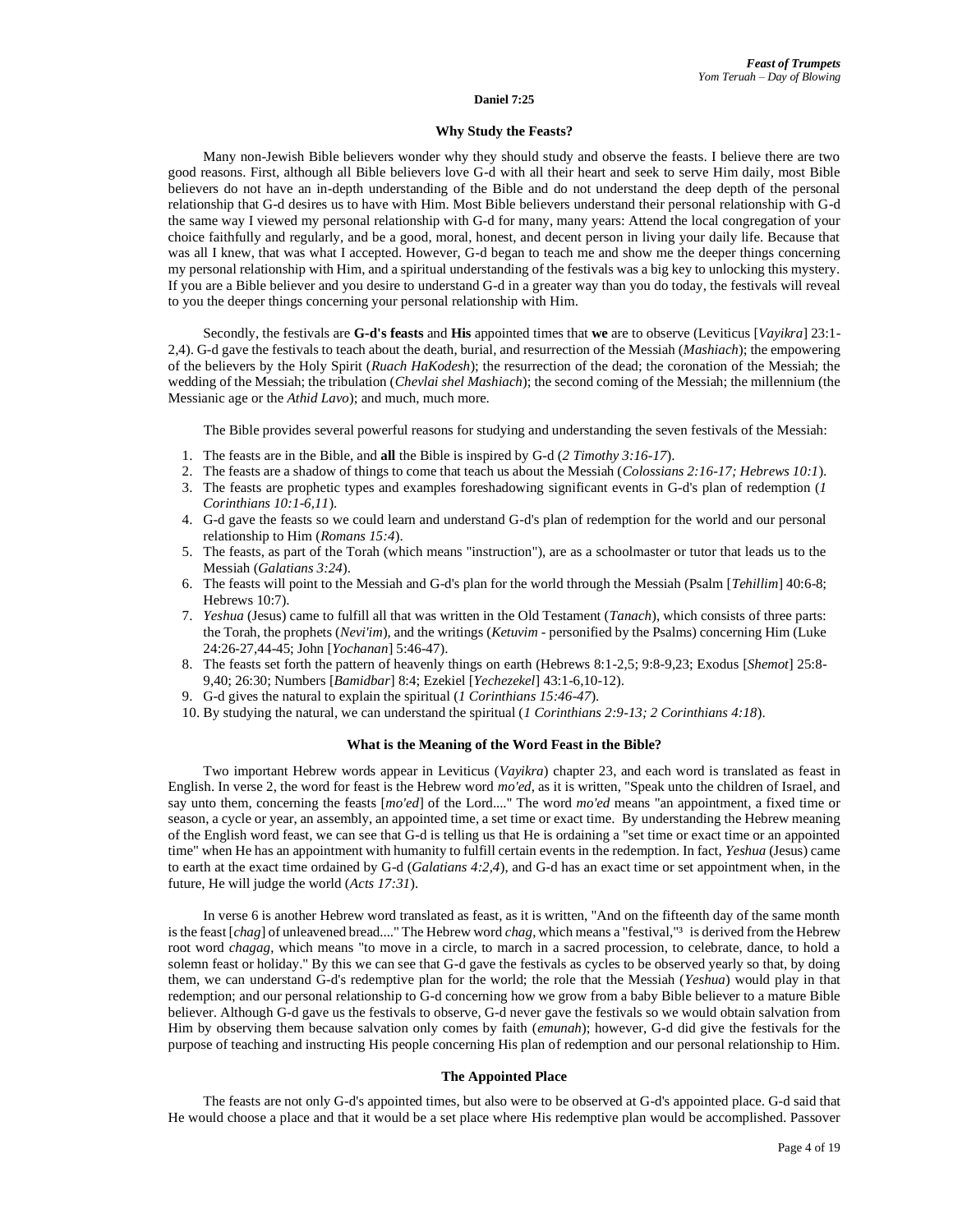(*Pesach*), the Feast of Weeks or Pentecost (*Shavuot*), and the Feast of Tabernacles (*Sukkot*) were to be observed at an appointed place (Deuteronomy [*Devarim*] 16:2,6,9-11, 13-16). This place was Jerusalem (*Yerushalayim*) (2 Kings [*Melachim*] 21:4). From this we can see that Jerusalem (Yerushalayim) was appointed by G-d to be the place where important events surrounding the redemptive plan of G-d would be accomplished. *Yeshua* (Jesus) died, was buried, and resurrected in Jerusalem. The empowering of the believers by the Holy Spirit (*Ruach HaKodesh*) took place in Jerusalem. Messiah (*Yeshua*) will return and set His foot on the Mount of Olives in Jerusalem (*Zechariah 14:4*) and Jerusalem will be the center of world attention and controversy before the coming of the Messiah (*Zechariah 12:2-3; 14:2-4).*

# **Three Times a Year They Were to Assemble**

Although there are a total of seven feasts (the divine number for perfection or completeness in the Bible), G-d divided the seven festivals into three major festival seasons. The feasts of Passover (*Pesach*), Unleavened Bread (*Hag HaMatzah*), and First Fruits (*Bikkurim*) are in the Hebrew month of Nisan, which is the first month of G-d's religious calendar in the spring of the year. (We'll examine this calendar a little later.) The Feast of Weeks (*Shavuot*), or Pentecost, is observed in the third month, which is the Hebrew month of Sivan. The Feast of Trumpets (*Yom Teruah*), Atonement (*Yom Kippur*), and Tabernacles (*Sukkot*) are observed in the seventh month of Tishrei, which is in the fall of the year (Exodus [*Shemot*] 23:14-17; 34:22-23: Deuteronomy [*Devarim*] 16:16-17). Three is the number of complete and perfect testimony and witness (Deuteronomy [*Devarim*] 17:6; 19:15; Matthew [*Mattityahu*] 18:19-20; Luke 24:44-45; 2 Corinthians 13:1; 1 Timothy 5:19; 1 John [*Yochanan*] 5:8). So the feasts are a witness to G-d's divine plan and the role of Messiah (*Yeshua*) fulfilling that plan. This is the message being communicated to Bible believers concerning the three major festival periods in the year.

Traditionally, non-Jewish Bible believers understand the festivals to be exclusively Jewish feasts. However, Leviticus (*Vayikra*) 23:1-2,4 tells us very clearly that these are **festivals of the L-rd** . In reality, G-d in His divine wisdom instructed us that these festivals are for both Jew and non-Jew, and are to be celebrated jointly with each other (Deuteronomy [*Devarim*] 16:10-11, 14-16). In Deuteronomy (*Devarim*) 16:11, 14, the word translated in English as stranger is the Hebrew word ger, which means the non-Jew (Bible-believing Gentile) who has joined himself to the Jewish people. Therefore, the L-rd is the Host of the festivals and all Bible believers are His invited guests.

# **The Biblical Calendar**

In order to fully understand and appreciate the feasts being appointed times given by G-d, it is important to understand the biblical calendar that G-d gave us. There are two primary calendars in the Bible. The first is called the civil calendar and is used from Genesis (*Bereishit*) 1:1 to Exodus (*Shemot*) 12. The first month in the civil calendar is Tishrei. *Rosh HaShanah* (the Jewish New Year), the first day in the civil calendar, is the beginning of the new year. The second calendar in the Bible is the religious calendar. The religious calendar is used from Exodus (*Shemot*) 12 to Revelation 22. G-d established the religious calendar in Exodus (*Shemot*) 12:2, as it is written, "This month shall be unto you the beginning of months: it shall be the first month of the year to you." The month that G-d was referring to was the month of Aviv (*Exodus 13:4*), which is now called the month of Nisan. Prior to G-d's establishing the month of Nisan as the first month in the religious calendar, it was the seventh month in the civil calendar. G-d gave the religious calendar so we could understand that these feasts, which He gave and which are His appointed times and foreshadow important events in the redemption, would happen on the days He ordained on the religious calendar. These important days on the religious calendar are the same days that He gave as festivals in Leviticus (*Vayikra*) 23.

Another understanding for G-d giving a civil calendar and a religious calendar is that everyone who accepts the Messiah (*Yeshua*) into his heart by faith (*emunah*) experiences two birthdays. Just like Tishrei 1 is the first day on the civil calendar and Nisan 1 is the first day on the religious calendar, everyone who accepts the Messiah (*Yeshua*) into his life has a physical (civil) birthday when he was born into the world and a spiritual (religious) birthday the day he accepts the Messiah into his life. The following chart illustrates both types of calendars, showing the names of the months in the biblical calendar.

- 
- 2. **Cheshvan** (October/November) 2. **Iyar** (April/May)
- 3. **Kislev** (November/December) 3. **Sivan** (May/June)
- 4. **Tevet** (December/January) 4. **Tammuz** (June/July)
- 5. **Shevat** (January/February) 5. **Av** (July/August)
- 
- 
- 
- 
- 
- 
- 12. **Elul** (August/September) 12. **Adar** (February/March)

# **Civil Calendar Religious Calendar**

- 1. **Tishrei** (September/October) 1. **Nisan (Aviv)** (March/April)
	-
	-
	-
	-
- 6. **Adar** (February/March) 6. **Elul** (August/September)
- 7. **Nisan (Aviv)** (March/April) 7. **Tishrei** (September/October)
- 8. **Iyar** (April/May) 8. **Cheshvan** (October/November)
- 9. **Sivan** (May/June) 9. **Kislev** (November/December)
- 10. **Tammuz** (June/July) 10. **Tevet** (December/January)
- 11. **Av** (July/August) 11. **Shevat** (January/February)
	-
	-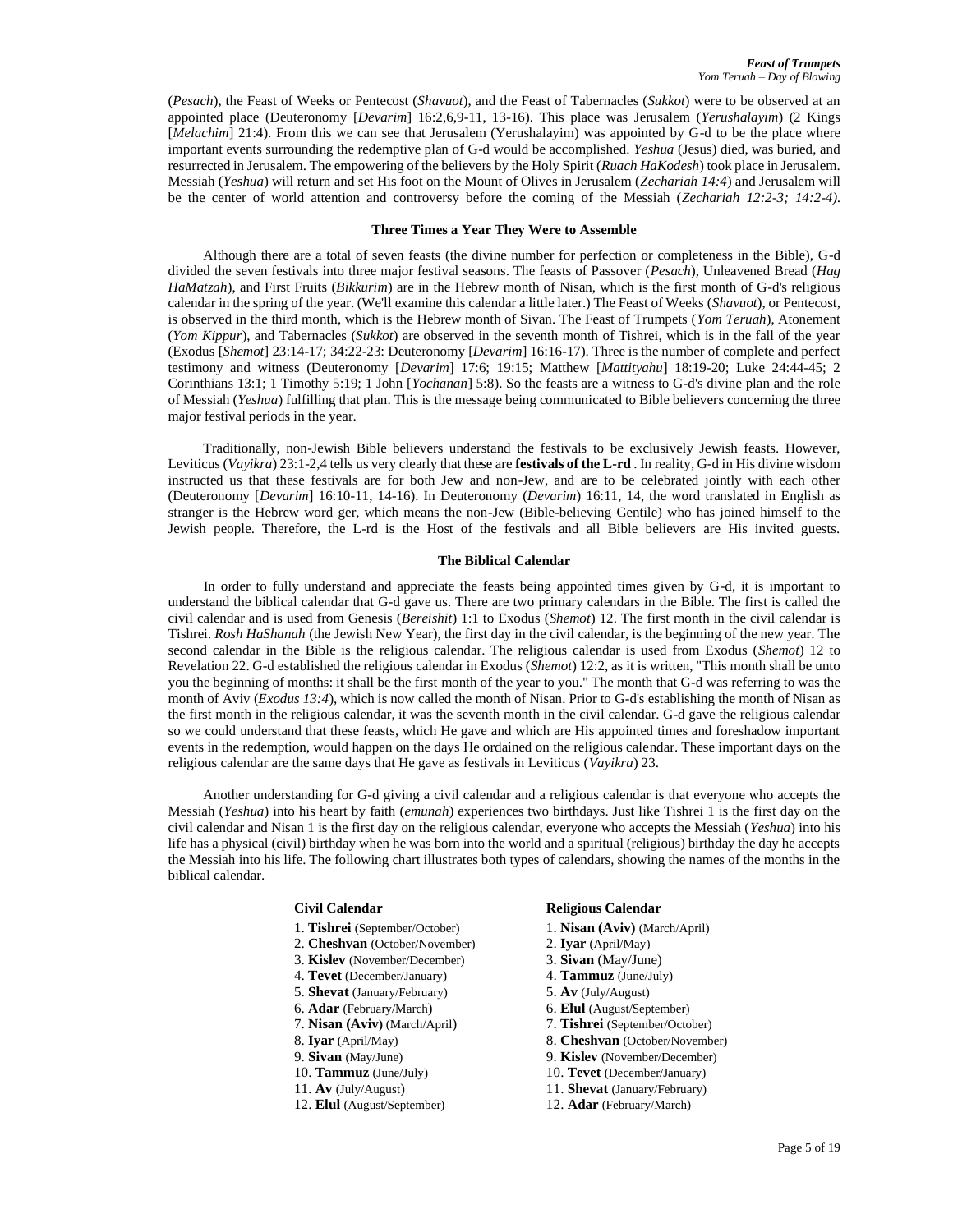# **An Overview of the Festivals**

The festivals are blueprints through which G-d revealed His overall plan of redemption for both man and the earth following the fall of man in the Garden of Eden (*Gan Eden*) as well as the role that the Messiah (*Yeshua*) would play in that redemption. The festivals are divided into two major portions, depending upon whether they occur in the spring or the fall. The spring festivals teach about the first coming of the Messiah *Yeshua* (Jesus) and the fall festivals teach about the second coming of the Messiah *Yeshua*. In Hosea (*Hoshea*) 6:3 it is written, "...His going forth is prepared as the morning; and He shall come unto us as the rain, as the latter and former rain unto the earth." The "latter and former rain" in this passage is commonly interpreted and understood to be the coming of the Holy Spirit (*Ruach HaKodesh*). This is indeed a valid interpretation and application; however, the former and latter rain also refers to the first and second coming of the Messiah (*Yeshua*).

G-d set up the festivals in an agricultural context. G-d gave the natural for us to understand the spiritual (*1 Corinthians 15:46-47*). During the course of the year, the rains come in Israel at two primary times--the spring and the fall. If we cross-reference Hosea (*Hoshea*) 6:3 with Joel (*Yoel*) 2:23, we see that the former rain is the Hebrew word *moreh* which means "teacher," and the word *moderately* in Joel 2:23, is the Hebrew word *tzedakah*, which means "righteousness." The teacher of righteousness was a term for the Messiah. *Yeshua* (Jesus) was the teacher of righteousness sent by G-d as can be seen in John (*Yochanan*) 3:2. *Yeshua* was sent by G-d to the earth to faithfully teach us righteousness, just as G-d faithfully sends us the rain (Isaiah [*Yeshayahu*] 55:10-11). The harvest (believers in the Messiah) is the product that the rain (the Messiah) produces.

In *Leviticus* 23:2 it is written, "......the feasts of the Lord, which ye shall proclaim to be holy convocations...." The Hebrew term translated as convocation in Leviticus (*Vayikra*) 23:2,4 is *miqra*, which means "a rehearsal." From this we can see that G-d gave the festivals to be yearly "rehearsals" of the future events in the redemption. Because G-d gave the "rehearsals" to teach us about the major events in the redemption, if we want to understand the major events in the redemption, then we need to understand what G-d was teaching us by these rehearsals. The purpose of this book is to show how the "rehearsals" teach us about the real events in the redemption and the role of the Messiah (*Yeshua*) in these events.

In Deuteronomy (*Devarim*) 16:16, G-d instructed the people to come to Jerusalem (*Yerushalayim*) three times a year to observe the feasts. As they came, they observed ceremonies given by G-d that were performed in both the temple (*Beit HaMikdash*) and the home. These ceremonies were twofold in nature. They looked forward and they looked backward. Many of these ceremonies and the specific instructions concerning what was done during these feasts and how they were done can be found in the Mishnah, the oral teaching of Judaism, in the section called *Mo'ed*. The Mishnah is divided into six orders. Each order is divided into tractates, or different sections of each order. The order called *Mo'ed* speaks of the festivals. *Mo'ed*, which we saw earlier means "an appointed time," has two meanings. First, in Deuteronomy (*Devarim*) 16:16, the Jewish people have an appointment to be at a specific place (Jerusalem) at a specific time (the time of the three major pilgrimage festivals). Secondly, G-d has an appointment to perform certain events in the redemption at this time. There are four important aspects to remember when dealing with each of the seven great festivals of the Lrd:

- 1. All of the festivals are, at the same time, both historical and prophetic.
- 2. All of the festivals teach about the Messiah (*Yeshua*), or Jesus.
- 3. All of the festivals are agricultural in context.
- 4. All of the festivals teach about your personal relationship with G-d and how you are to walk (*halacha*) with

Him as you grow in the knowledge of Him, from being a baby believer to a mature believer.

It is important to remember that as an entire unit, the festivals teach and reveal the complete plan of G-d; however, each festival centers on a particular theme in the plan of G-d.

# **Fall Festival Overview**

The fall festival season begins with a 40-day period called, in Hebrew, *Teshuvah*, which means "to repent or return." This 40-day period begins in the sixth month of the religious calendar, the month of Elul, and concludes on the tenth day of the seventh month, which is *Yom Kippur*, the day of Atonement. Each morning in the synagogue following the morning prayers, a shofar is blown (except on sabbaths and the day preceding *Rosh HaShanah*, the Feast of Trumpets). **Psalm (***Tehillim***) 27** is read every day. *Rosh HaShanah* is the thirtieth day into this 40-day period of *Teshuvah* or repentance. The biblical name for *Rosh HaShanah* is *Yom Teruah*, which means "the day of the awakening blast." Non-Jews call this the Feast of Trumpets. It is observed on the seventh month (Tishrei) and the first day of the month (Leviticus [*Vayikra*] 23:23-24). G-d gave us this day to teach us about the resurrection of the dead, the coronation of the Messiah, the wedding of the Messiah, and much more. This day is both the Jewish New Year and the beginning of a period of soul-searching known as the High Holy Days, culminating on *Yom Kippur*. Therefore, the last 10 days of the 40-day period of Teshuvah, beginning on Elul 1, is also called the High Holy Days.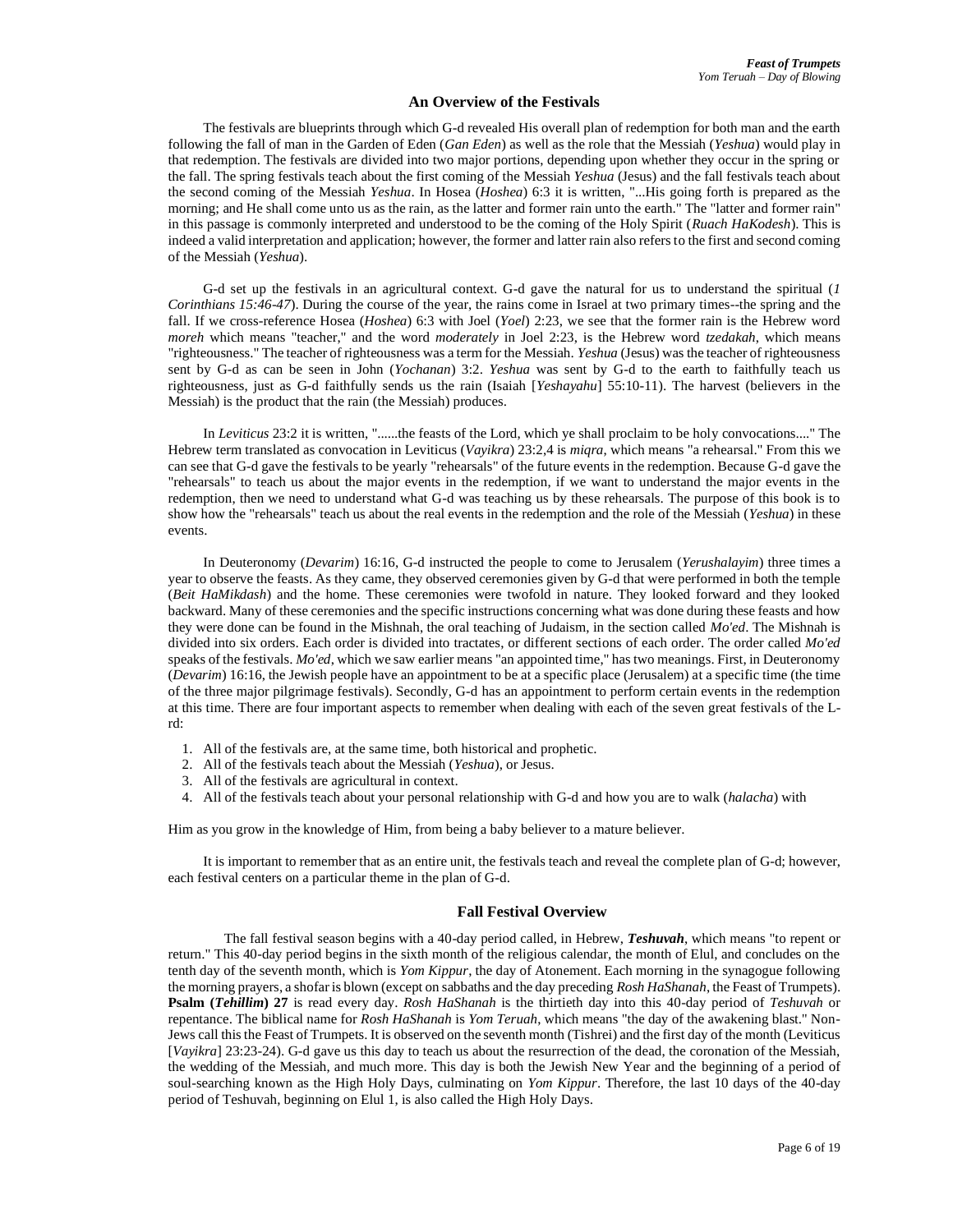*Teshuvah – "to repent or return";* also, known as the time when "The King is in the Field" – *These 40 days are a time of meeting with the King of Kings – a time to be happy. Which also corresponds to the prophesied Messianic Virgin Birth (Isaiah 7:14), and the prophesied Messianic Return (Zechariah 14:1-4, 9).*

| Psalm (Tehillim) 27:<br>Psalm 27<br>The Lord Is My Light and My Salvation<br>Of David.<br>The Lord is my light and my salvation;<br>whom shall I fear?<br>The Lord is the stronghold of my life;<br>of whom shall I be afraid?<br><sup>2</sup> When evildoers assail me<br>to eat up my flesh,<br>my adversaries and foes,<br>it is they who stumble and fall.<br><sup>3</sup> Though an army encamp against me,<br>my heart shall not fear;<br>though war arise against me,<br>yet I will be confident.<br><sup>4</sup> One thing have I asked of the Lord,<br>that will I seek after:<br>that I may dwell in the house of the Lord<br>all the days of my life,<br>to gaze upon the beauty of the Lord<br>and to inquire in his temple.<br><sup>5</sup> For he will hide me in his shelter<br>in the day of trouble;<br>he will conceal me under the cover of his<br>tent;<br>he will lift me high upon a rock.<br><sup>6</sup> And now my head shall be lifted up<br>above my enemies all around me,<br>and I will offer in his tent | sacrifices with shouts of joy;<br>I will sing and make melody to the Lord.<br><sup>7</sup> Hear, O Lord, when I cry aloud;<br>be gracious to me and answer me!<br><sup>8</sup> You have said, "Seek my face."<br>My heart says to you,<br>"Your face, Lord, do I seek."<br>9<br>Hide not your face from me.<br>Turn not your servant away in anger,<br>O you who have been my help.<br>Cast me not off: forsake me not.<br>O God of my salvation!<br><sup>10</sup> For my father and my mother have forsaken me,<br>but the Lord will take me in.<br><sup>11</sup> Teach me your way, O Lord,<br>and lead me on a level path<br>because of my enemies.<br><sup>12</sup> Give me not up to the will of my adversaries;<br>for false witnesses have risen against me,<br>and they breathe out violence.<br><sup>13</sup> I believe that I shall look upon the goodness of the Lord<br>in the land of the living!<br><sup>14</sup> Wait for the Lord:<br>be strong, and let your heart take courage;<br>wait for the Lord! |
|----------------------------------------------------------------------------------------------------------------------------------------------------------------------------------------------------------------------------------------------------------------------------------------------------------------------------------------------------------------------------------------------------------------------------------------------------------------------------------------------------------------------------------------------------------------------------------------------------------------------------------------------------------------------------------------------------------------------------------------------------------------------------------------------------------------------------------------------------------------------------------------------------------------------------------------------------------------------------------------------------------------------------------------|-------------------------------------------------------------------------------------------------------------------------------------------------------------------------------------------------------------------------------------------------------------------------------------------------------------------------------------------------------------------------------------------------------------------------------------------------------------------------------------------------------------------------------------------------------------------------------------------------------------------------------------------------------------------------------------------------------------------------------------------------------------------------------------------------------------------------------------------------------------------------------------------------------------------------------------------------------------------------------------------------------------------------|
|----------------------------------------------------------------------------------------------------------------------------------------------------------------------------------------------------------------------------------------------------------------------------------------------------------------------------------------------------------------------------------------------------------------------------------------------------------------------------------------------------------------------------------------------------------------------------------------------------------------------------------------------------------------------------------------------------------------------------------------------------------------------------------------------------------------------------------------------------------------------------------------------------------------------------------------------------------------------------------------------------------------------------------------|-------------------------------------------------------------------------------------------------------------------------------------------------------------------------------------------------------------------------------------------------------------------------------------------------------------------------------------------------------------------------------------------------------------------------------------------------------------------------------------------------------------------------------------------------------------------------------------------------------------------------------------------------------------------------------------------------------------------------------------------------------------------------------------------------------------------------------------------------------------------------------------------------------------------------------------------------------------------------------------------------------------------------|

The first and second days of the 10 High Holy Days (Tishrei 1-10) are **collectively known as one day** (*Nehemiah 7:73; 8:1-2,13*). The seven-day period from Tishrei 3 through Tishrei 9 is called the Days of Awe or the Awesome Days (*Yamim Nora'im*) . . . *(and) Yom Kippur* (the Day of Atonement) is observed on the tenth day of the seventh month (Leviticus [*Vayikra*] 23:26-32) . . . *(both fall feasts)* teaches us about the literal second coming of the Messiah *Yeshua* when He will set His foot down on the Mount of Olives (*Zechariah 14:4*).

**collectively known as one day** – "<sup>2</sup> So Ezra the priest brought the Law before the assembly, both men and women and all who could understand what they heard, **on the first day of the seventh month** . . . **<sup>13</sup> On the second day** the heads of fathers' houses of all the people, with the priests and the Levites, came together to Ezra the scribe in order to study the words of the Law." **Nehemiah 7:73; 8:1-2,13.**

**Fall Feast Dates**

*http://www.hebroots.org/chap12.html#CHAP12*

| <b>Rosh Hashanah/Feast of Trumpets</b>               | <b>Yom Kippur/Feast of Atonement</b>                     |
|------------------------------------------------------|----------------------------------------------------------|
| (Begins at sundown and Ends at sundown)              | (Begins at sundown and Ends at sundown)                  |
| <b>2020</b>                                          | 2020                                                     |
| September 18, Friday - September 20, Sunday          | September 27, Sunday - September 28, Monday              |
| <b>2021</b>                                          | 2021                                                     |
| September 6, Monday - September 8, Wednesday<br>2022 | September 15, Wednesday - September 16, Thursday<br>2022 |
| September 25, Sunday - September 27, Tuesday<br>2023 | October 4, Tuesday - October 5, Wednesday<br>2023        |
| September 15, Friday – September 17, Sunday          | September 24, Sunday - October 25, Monday                |
| <b>Sukkot/Feast of Tabernacles</b>                   | <b>Simchat Atzeret/Eighth Day</b>                        |
| (Begins at sundown and Ends at sundown)              | (Begins at sundown and Ends at sundown)                  |
| <b>2020</b>                                          | <b>2020</b>                                              |
| October 2, Friday - October 10, Saturday             | October 9, Friday - October 10, Saturday                 |
| <b>2021</b>                                          | 2021                                                     |
| September 20, Monday - September 27, Monday          | September 27, Monday - September 28, Tuesday             |
| 2022                                                 | 2022                                                     |
| October 9, Sunday - October 16, Sunday               | October 16, Sunday - September 17, Monday                |
| <b>2023</b>                                          | 2023                                                     |
| September 29, Friday - October 6, Friday             | October 6, Friday - October 7, Saturday                  |
|                                                      | Page 7 of 19                                             |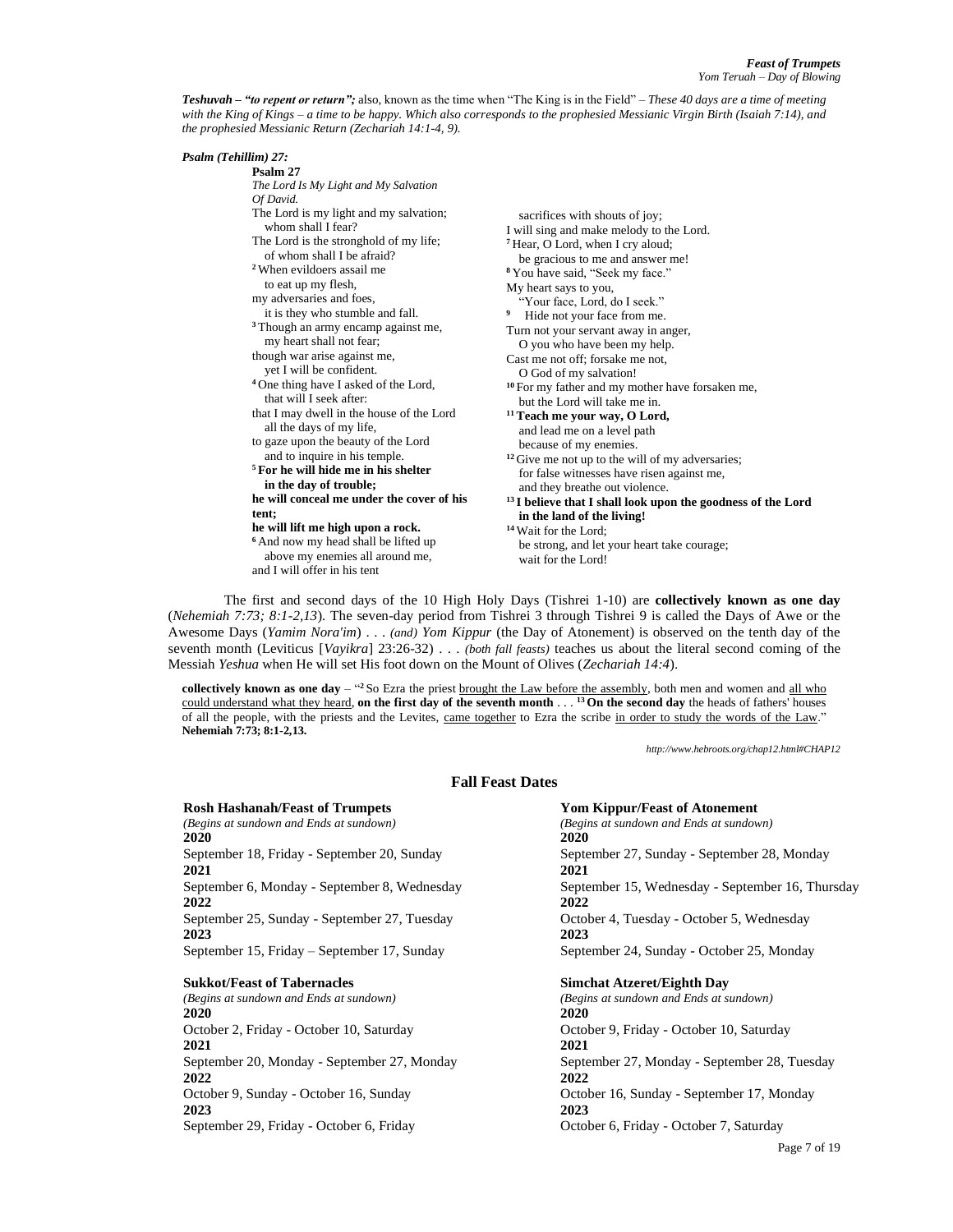## **Additional Insights from the Beginning of all prophecy:**

*"looking unto Jesus, the author and finisher of our faith"* **Hebrews 12:2**

*"But we speak the wisdom of God in a mystery, the hidden wisdom which God ordained before the ages for our glory, which none of the rulers of this age knew; for had they known, they would not have crucified the Lord of glory."* **1 Corinthians 2:7-8**

#### **Genesis 1:14**

**<sup>14</sup>** And God said, "Let there be lights in the expanse of the heavens to separate the day from the night. And let them be for **signs** and for **seasons**, and for days and years, **<sup>15</sup>** and let them be lights in the expanse of the heavens to give light upon the earth." And it was so. **<sup>16</sup>** And God made the two great lights—the greater light to rule the day and the lesser light to rule the night—and the stars. **<sup>17</sup>** And God set them in the expanse of the heavens to give light on the earth, **<sup>18</sup>** to rule over the day and over the night, and to separate the light from the darkness. And God saw that it was good. **<sup>19</sup>** And there was evening and there was morning, the fourth day.

**Signs: 226. oth: a sign, a witness, a pledge** *(signs, tokens* of changes of **weather** & **times** [Genesis 1:14](https://biblehub.com/interlinear/genesis/1-14.htm) . . .).

**Seasons: 4150. moed: appointed time**, place, or meeting (translations used: **appointed feasts**, **appointed times**, **fixed festivals**, **set time, times appointed**.)

**Note:** It is most probable that in Genesis 1:14 (P), where תֹתֹא "" ׳מ, the reference is to the sacred seasons as fixed by moon's appearance; and so also למ ירח שהׂ׳ע *he made the moon for sacred seasons* Psalm 104:19,

> *"He made the moon to mark the seasons* **(the appointed times – Genesis 1:14)***; the sun knows its time for setting."*

**Psalm 104:19**

#### **Strong's Exhaustive Concordance**

Or moled {mo-ade'}; or (feminine) moweadah (2 Chronicles 8:13) {mo-aw-daw'}; from [ya'ad;](https://biblehub.com/hebrew/3259.htm) properly, an appointment, i.e. A fixed time or season; conventionally (regularly) a year; an assembly (as **convened for a definite purpose**); also a signal (as appointed beforehand).

**Note:** It is here in **Genesis 1:14**, that we learn that God put the *"Redemption of Mankind"* in the sings and seasons (sun, moon, stars, and seasons), *"The Appointed Times"*, of his creation, Day 4, a number symbolizing "Rest & Refreshment", before He had even created man, and even before man had even fallen, and needed God's Redemption. God had a perfect plan and purpose He created from the beginning of time for the Redemption and Salvation of all things (Matthew 5:8, Ephesians 1:10). This also speaks of God being the Author and Finisher (Hebrews 12:2, John 1:1-4), the Beginning and the End (Revelation 22:13), and the focus and goal of our faith (Hebrews 12:2).

> *"You hypocrites! You know how to interpret the appearance of earth and sky, but why do you not know how to interpret the present time?"* **Luke 12:56**

#### **Leviticus 23:1-2** *Feasts of the Lord*

**The Lord spoke to Moses**, saying, "Speak to the people of Israel and say to them, These are the appointed feasts (an appointment) **of the Lord** that you shall proclaim (picture is of someone grabbing someone by the shirt collar and shaking them awake) as holy convocations (rehearsals); they are my appointed feasts."

#### **The Goal**

#### *Hidden Treasures of Wisdom and Knowledge*

"My goal is that they may be encouraged in heart and united in love, so that they may have the full riches of complete understanding, in order that they may know the mystery of God, namely, Christ, in whom are hidden all the treasures of wisdom and knowledge." **Colossians 2:2-3**

#### **Shadows**

#### *Freedom from Human Rules*

"Let no one therefore judge you in eating or in drinking, or in respect of a festival or a new moon or Sabbaths **which are a shadow of what is to come but the Body of the Messiah**." **Colossians 2:16-17 (KJV)**

Here, he is telling us that the **Appointed Times** (Feast Days) and the **Sabbath** are a **shadow of things to come.** A shadow is of the same image as what it is portraying. So, doesn't this imply these will be observed in the future kingdom? And note the text says that these commands **ARE** a shadow of things to come, **not** "*were a shadow*" or "*used to be a shadow*" of things to come. He then says, *'let no man judge you'* (in these things: new moon; Sabbath; feasts) '*but the Body of Messiah.'* The word "is" has been added to the original text and did not appear in the Greek.

*The Body of Messiah is to judge each other with regard to these things. A second witness to this can be found in the following verses:*

"But now I have written to you not to keep company with anyone called 'a brother,' if he is one who whores, or greedy of gain, or an idolater, or a reviler, or a drunkard, or a swindler – not even to eat with such a one. For what have I to do with judging outsiders? **Do**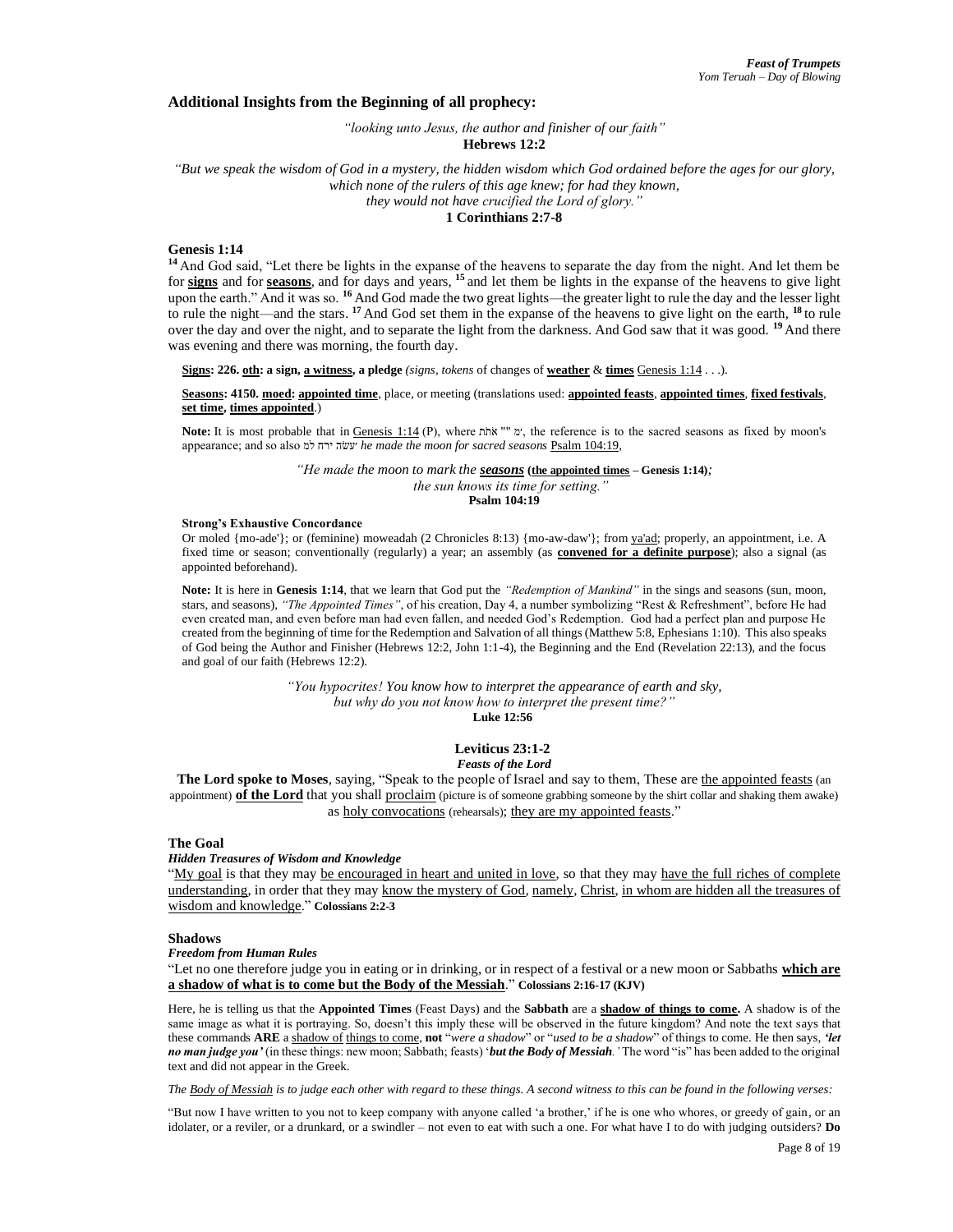**you not judge, to pick out by separating, to be of opinion, to judge those who are inside**? But Elohim judges those who are outside. And put away the wicked one from among you!" **1 Corinthians 5:11-13**

*"not judge"* **-** (*krínō* (2919): **to distinguish** (to approve what is correct and reject what is wrong - discern)**.**

*"to pick out"***:** choose.

*"opinion"***:** decide.

*"to judge"***:** "bringing to trail" - expressing severe disapproval of (someone or something), typically in a formal statement).

*Let's Remember what God told the People to do before they got delivered out of Egypt, which we are reminded to do prior to Christ's 2nd Coming:*

# **1. I Will Provide the Way Out and All the Way Into the Promise Land**

**Exodus 11:2** - Speak now in the hearing of the people, that they ask, every man of his neighbor and every woman of her neighbor, for silver and gold jewelry."

## **2. Know the Times**

**Exodus 12:1-17 -** The Lord said to Moses and Aaron in the land of Egypt, "**This month shall be for you the beginning of months. It shall be the first month of the year for you.** <sup>3</sup> Tell all the congregation of Israel that on the tenth day of this month every man shall take a lamb according to their fathers' houses, a lamb for a household.

...<sup>7</sup> "Then they shall take some of the blood and put it on the two doorposts and the lintel of the houses in which they eat it . . .

. . . **<sup>13</sup>** The blood shall be a sign for you, on the houses where you are. And when I see the blood, I will pass over you, and no plague will befall you to destroy you, when I strike the land of Egypt.

<sup>14</sup> "This day shall be for you a memorial day, and you shall keep it as a feast to the Lord; throughout your generations, as a statute forever, you shall keep it as a feast . . .

. . . **<sup>17</sup>** And you shall observe the Feast of Unleavened Bread, for on this very day I brought your hosts out of the land of Egypt. Therefore you shall observe this day, throughout your generations, as a statute forever."

*Word Study by Ryan Roberts of Key 2 Changes*

# **Jesus' Prophetic Picture of His Second Coming**

# **Listen to Jesus**

**Lesson 29**

*of the Discipleship Book Series, "A Journey with Jesus", Jesus' discipleship model, method, and teaching on "Making Disciples".*

Do you have a desire to know the future? Why?

#### **Introduction:**

Upon ending the discourse of His impending death and the rise of the church Jesus left the disciples with a mysterious but hopeful statement. *"Truly I say to you, there are some of those who are standing here who will not taste death until they see the Son of Man coming in His kingdom."* At that point the disciples had no idea what Jesus meant by the statement but within a few days three of them would experience it first-hand.

It happened when Jesus asked Peter, James and John to accompany Him on a trek up the high mountain<sup>8</sup> to pray. We know that this event occurred early in the Jewish month of Tishri, which is the  $7<sup>th</sup>$  month<sup>9</sup> on God's calendar. After the

<sup>8</sup> Scholars are divided in their opinion as to which mountain is the Mount of Transfiguration. Some say Hermon while others favor Tabor. I lean towards Mount Hermon for the following reasons. Jesus and His disciples had been spending time in the area of Caesarea Philippi, which lies at the southern foot of Mt Hermon. Mt Tabor on the other hand is fifty miles south of Caesarea Philippi, about six miles southeast of Jesus' hometown of Nazareth. The Scriptures indicate that it was a high mountain. Mt Hermon is the highest mountain in Israel at 9,232 feet whereas Mt Tabor is a modest 1,929 feet in elevation.

<sup>9</sup> The fact that the "transfiguration" occurred early in the seventh month can be determined from Scripture. By using the gospels of Luke and John in conjunction, the next major event to occur after the transfiguration was Jesus' journey to Jerusalem for the Feast of Tabernacles (Sukkoth), which began on the 15<sup>th</sup> day of the seventh month. The second witness is Peter's statement when he saw Moses and Elijah talking with Jesus, *"let us make three tabernacles"*. The tabernacles that Peter was talking about were sukkahs, temporary tent-like structures made out of tree branches. The Jews usually started erecting them immediately after the Day of Atonement, which was on the 10<sup>th</sup> day of the seventh month. They lived in these temporary shelters during the entire Feast of Tabernacles.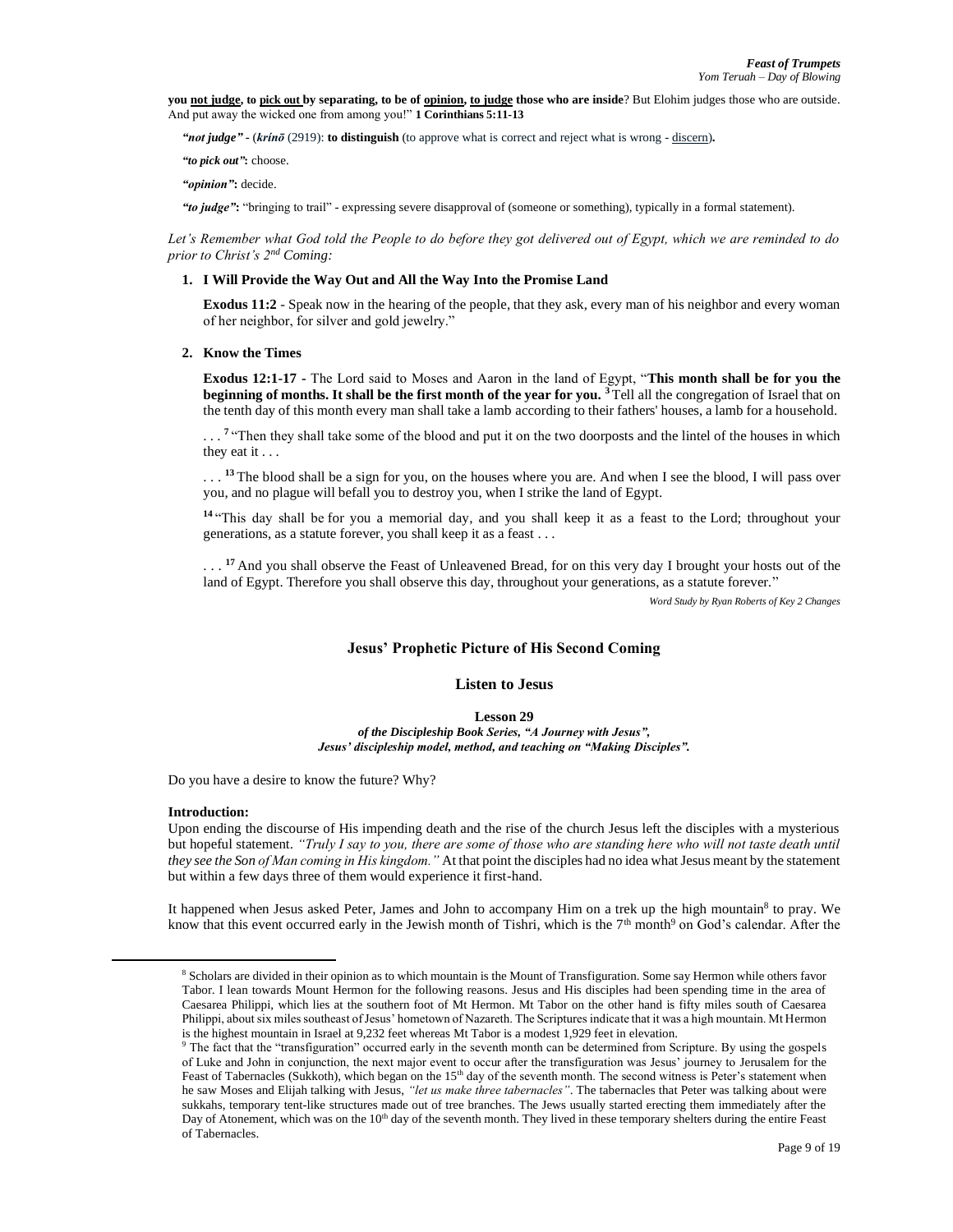steep arduous ascent the disciples were weary and fell asleep. As the disciples slept Jesus prayed and while praying His appearance changed. His face shined like the sun and His clothing became white as light. The kingdom of God had appeared with power and glory.

#### **Reading The Scripture:**

#### **Matthew 17:1-13, Mark 9:1-13, and Luke 9:28-36**

**The Transfiguration Matthew 17:1-3, Mark 9:1-4, Luke 9:28-32** *Scripture excerpts from "Follow Me: A Message from God"*

#### **30 AD, September 16 – Feast of Trumpets**

And some eight days after these sayings, it came about that He took along Peter and John and James, and went up to the mountain to pray. And while He was praying, the appearance of His face became different, and His clothing became white and gleaming. And behold, two men were talking with Him; and they were Moses and Elijah, who, appearing in glory, were speaking of His departure which He was about to accomplish at Jerusalem. Now Peter and his companions had been overcome with sleep; but when they were fully awake, they saw His glory and the two men standing with Him.

Feast of Trumpets. Today Jews call this Rosh Hashanah (New Year) although the Biblical name is Yom Teruah (Day of Sounding the Trump or Day of Warning). This feast also has two other names that represent themes connected with it. They are Yom Hazikaron (Day of Memorial or Remembrance) and Yom Haddin (Day of Judgment). All of these names point to God's sovereignty and kingship while declaring that men should repent and prepare for His coming.

> **Matthew 17:4-13, Mark 9:5-13, Luke 9:33-36** *Scripture excerpts from "Follow Me: A Message from God"*

And it came about, as these were parting from Him, Peter said to Jesus, "Master, it is good for us to be here; and let us make three tabernacles: one for You, and one for Moses, and one for Elijah" – not realizing what he was saying. And while he was saying this, a cloud formed and began to overshadow them; and they were afraid as they entered the cloud. And a voice came out of the cloud, saying, "This is My Son, My Chosen One; listen to Him!" And when the disciples heard this, they fell on their faces and were much afraid. And Jesus came to them and touched them and said, "Arise, and do not be afraid." And lifting up their eyes, they saw no one, except Jesus Himself alone. And as they were coming down from the mountain, Jesus commanded them, saying, "Tell the vision to no one until the Son of Man has risen from the dead." And they seized upon that statement, discussing with one another what rising from the dead might mean. And they asked Him, saying, "Why is it that the scribes say that Elijah must come first?" And He answered and said, "Elijah is coming and will restore all things; but I say to you, that Elijah already came, and they did not recognize him, but did to him whatever they wished. So also the Son of Man is going to suffer at their hands." Then the disciples understood that He had spoken to them about John the Baptist. And they kept silent, and reported to no one in those days any of the things which they had seen.

#### **The Commands:**

- **1. THIS IS MY SON, MY CHOSEN ONE; LISTEN TO HIM!**
- 2. Arise, and do not be afraid.
- 3. Tell the vision to no one until the Son of Man has risen from the dead.

#### **The Lesson:**

As we begin this lesson we must remember that what the disciples saw was a **vision** … not the **real** thing. The vision was a portrayal of future events, much as was the vision given to the Apostle John on the Island of Patmos many years later. And without that revelation we would be limited in our understanding just as the disciples were. What transpired on the Mt of Transfiguration gives us many clues about the future.

When the disciples awoke from their sleep, they saw Moses and Elijah talking with Jesus. From this we can make several observations:

- 1. Moses and Elijah are the two witnesses of the book of Revelation. *"And I will grant authority to my two witnesses, and they will prophesy for twelve hundred and sixty days, clothed in sackcloth."* (Revelation 11:3)
- 2. Moses and Elijah are *"the two olive trees and two lampstands that stand before the Lord of the earth."* (Revelation 11:4)
	- a) The olive trees are referenced in the book of Zechariah. *He said to me, " What do you see?" And I said, "I see, and behold, a lampstand all of gold with its bowl on the top of it, and its seven lamps on it with seven spouts belonging to each of the lamps which are on the top of it; also two olive trees by it, one on the right side of the bowl and the other on its left side." Then I said to the angel who was speaking with me saying, "What are these, my lord?" Then he said, "These are the two anointed ones who are standing by the Lord of the whole earth."* (Zechariah 4:2-4 and 11)
	- b) Moses and Elijah, as the witnesses are called lampstands because they represent the Law and the Prophets, which provide heavenly light to live by.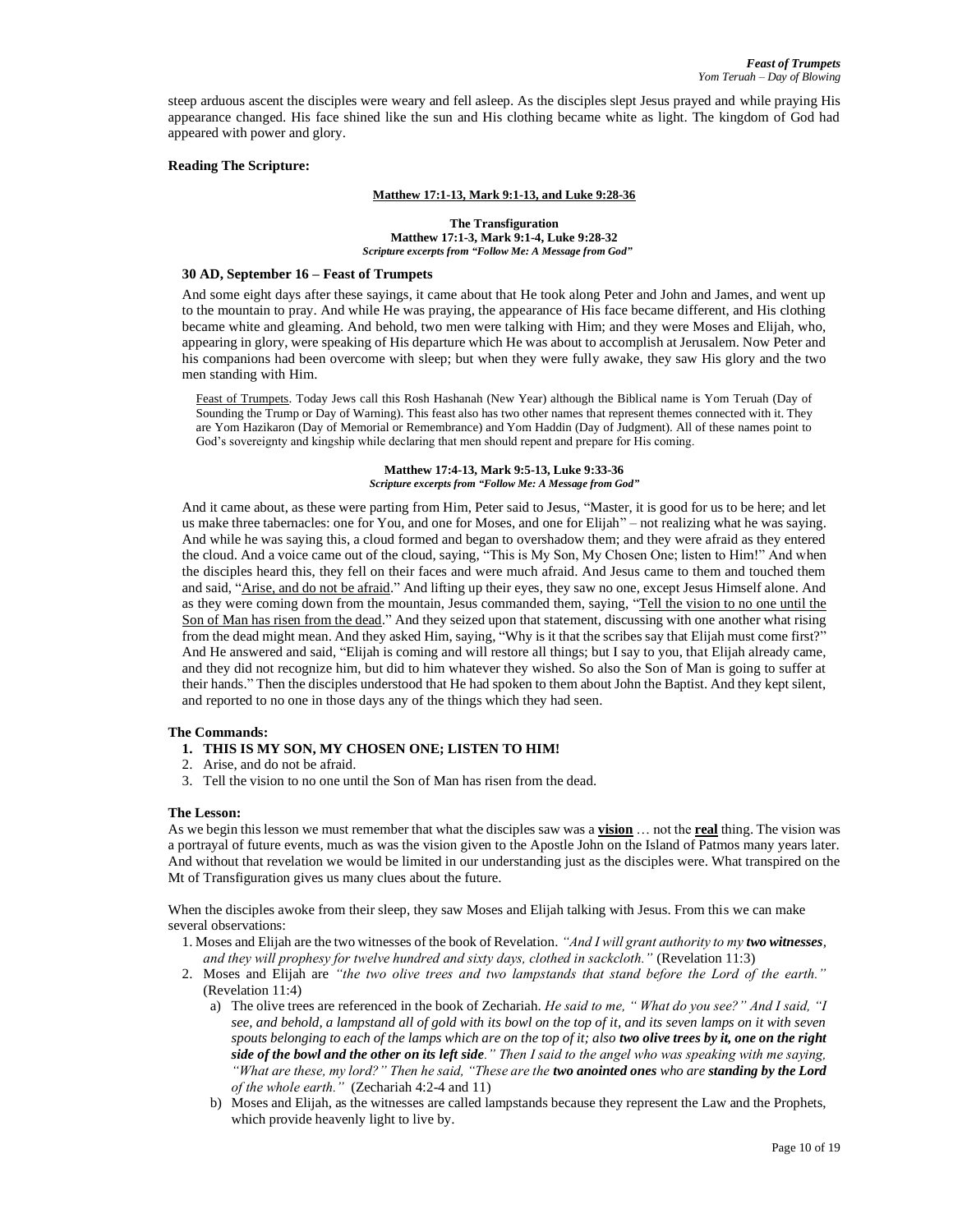- 3. On the Mt of Transfiguration we see Moses, representing the Law and Elijah, representing the Prophets speaking with Jesus, the Word of God. Both Moses the Law and Elijah the Prophets testify of Jesus the Word of God.
- 4. As witnesses of Jesus, Moses and Elijah also represent the following:

| <b>Moses</b>                  | Elijah                           |
|-------------------------------|----------------------------------|
| The Father                    | The Holy Spirit                  |
| Truth                         | Spirit                           |
| Domestic Olive Tree           | Wild Olive Tree                  |
| Israel, who was given the Law | Church, who was given the Spirit |
| Those who have died           | Those who are living             |
|                               |                                  |

Jesus had told the disciples that some of them would not die until they had **seen** the kingdom of God, **after** it had come in power.<sup>10</sup> In the vision both Moses and Elijah appeared in their **glorified** state and the apostles knew their identities. This indicates that the time of the vision is **after** the two witnesses of the book of Revelation are killed and resurrected from the dead. (Revelation 11:7)

- 1. *Just as we have borne the image of the earthy, we will also bear the image of the heavenly. Now I say this, brethren, that flesh and blood cannot inherit the kingdom of God; nor does the perishable inherit the imperishable. Behold, I tell you a mystery; we will not all sleep, but we will all be changed, in a moment, in the twinkling of an eye, at the last trumpet; for the trumpet will sound, and the dead will be raised imperishable, and we will be changed. For this perishable must put on the imperishable, and this mortal must put on immortality. But when this perishable will have put on the imperishable, and this mortal will have put on immortality, then will come about the saying that is written, " DEATH IS SWALLOWED UP IN VICTORY.* (1 Corinthians 15:49-54)
- 2. None of the disciples had seen Moses or Elijah on earth before, so they wouldn't have known them on sight. However, the disciples did know who they were. This indicates that their heavenly identity was revealed to the apostles.
- 3. The book of Revelation also supports the time of the vision because the next major event to occur after the witnesses' death and resurrection is the sounding of the seventh and last trump. With the blowing of the trumpet loud voices in heaven declare, *"The kingdom of the world has become the kingdom of our Lord, and of His Christ; and He will reign forever."* This is the beginning of the millennial reign of Christ on earth or "the kingdom of God after it has come in power."

Exactly when, Jesus will begin His reign on the earth has been a subject of much debate. The vision doesn't tell us exactly when this event will take place but it does give the time of year for its occurrence ... early in the seventh month of God's calendar. This was derived from Peter's statement about the construction of tabernacles (sukkahs) for Jesus, Moses and Elijah.

There are two significant feasts of the Lord that occur early in the seventh month of Tishri. On the first day of the month is Yom Teruah, the Day of Blowing the Trumpet and it is a Sabbath Day. The day is also called Rosh Ha Shannah (Head of the Year or New Years Day), Yom Hazikaron (Day of Remembrance) and Yom Haddin (Day of Judgment). On the tenth day of the month is Yom Kippur, the Day of Atonement. It is also a Sabbath Day and the only fast that God declared. Following these two feasts of the Lord is Tabernacles, which begins on the fifteenth day of the month. The first day of the feast and the eighth day are also Sabbath Days. From the evidence of Scripture I believe that the "transfiguration" occurred on Yom Teruah, the Day of Blowing the Trumpet. Hence the beginning of Jesus reign on earth would begin at the same time.

- 1. The book of Revelation says that His reign begins just prior to the sounding of the seventh and last trumpet blast. On Yom Teruah trumpets are blown throughout the day and as the day draws to a close the **last trump** is sounded with the note Tekiah Godola ... an extended blast. In theory this note does not **end** until it is blown again ten days later at the end of the Day of Atonement.
- 2. The prophecy in chapter seven of the book of Daniel, verses nine through fourteen, concerning the Son of Man supports Yom Teruah as well.
	- *I kept looking until thrones were set up, and the Ancient of Days took His seat; His vesture was like white snow and the hair of His head like pure wool. His throne was blaze with flames, its wheels were a burning fire. A river of fire was flowing and coming out from before Him; thousands upon thousands were attending Him, and myriads upon myriads were standing before Him; the court sat, and the books were opened. Then I kept looking because of the sound of the boastful words which the horn was speaking; I kept looking until the beast was slain, and its body was destroyed and given to the burning fire. As for the rest of the beasts, their dominion was taken away, but an extension of life was granted to them for an appointed period of time. I kept looking in the night visions, and behold, with the clouds of heaven One like a Son of Man was coming, and He came up to the Ancient of Days and was presented before Him. And to Him was given dominion, glory and a kingdom, that all the peoples, nations and men of every language might serve Him. His*

Page 11 of 19 <sup>10</sup> "The kingdom of God after it has come in power" is just another way of describing the millennial reign of Christ on the earth.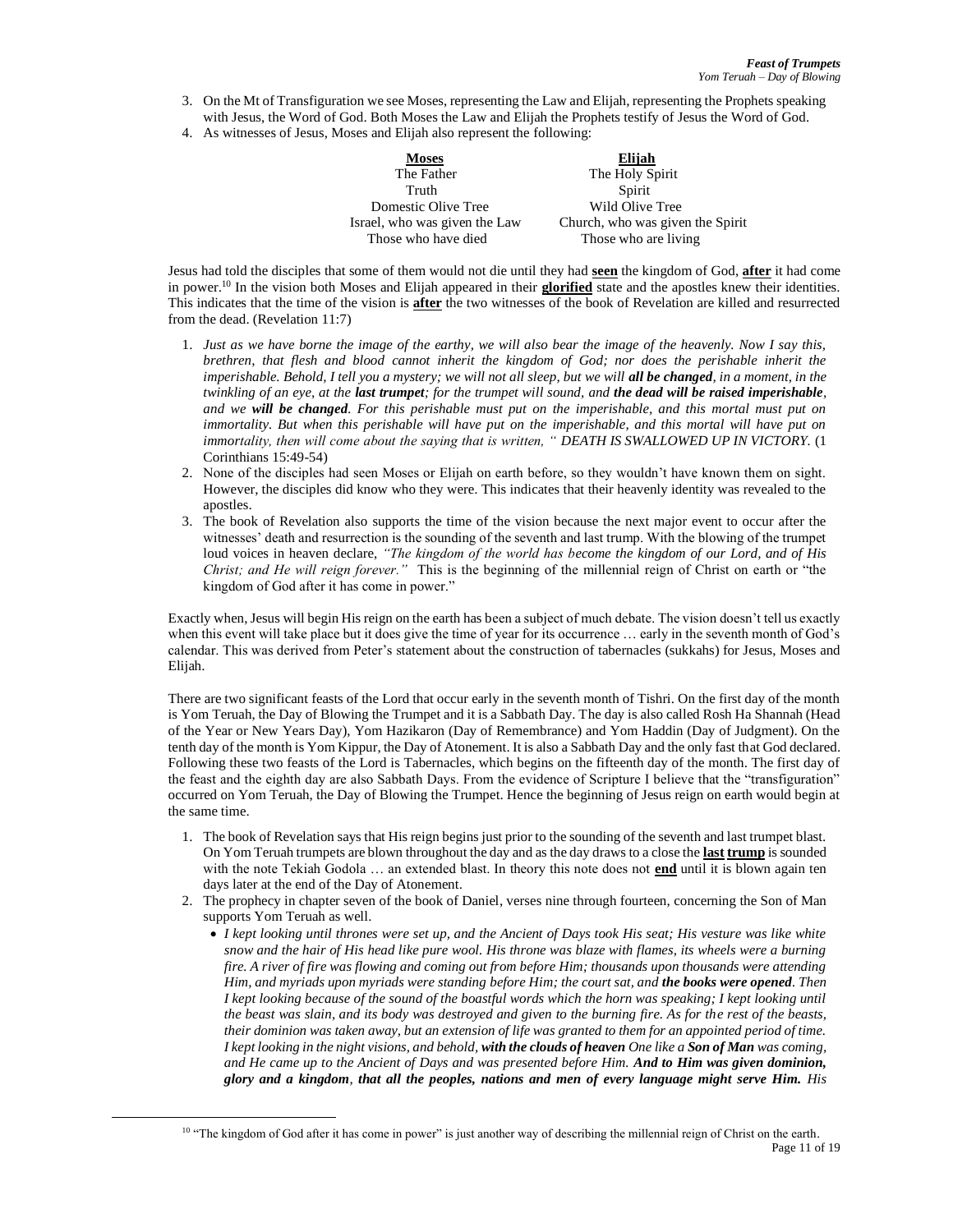*dominion is an everlasting dominion which will not pass away; and His kingdom is one which will not be destroyed.*

• The Hebrew teaching is that on Yom Teruah, God opens three books:

**The Book of Life** - those who are found therein are sealed for life.

**The Book of the Dead** - those who are found therein are wicked and sealed for judgment.

**The Book of Repentance** - this book includes most people whose works are neither good nor bad and they have until Yom Kippur to repent. This is called the **sealing**. Jews wish each other a good sealing for the year to come, and then say, "Next year in Jerusalem."

- 3. On the Mt of Transfiguration, God, himself spoke out loud saying, *"This is My Son, My chosen one, Listen to Him.*" This is the Ancient of Days bestowing dominion, glory and a kingdom upon His Son, the Son of Man.
- 4. The disciples didn't come down from the mountain until the following day indicating that it might have been the Sabbath, therefore required to rest.
- 5. The "transfiguration" probably **didn't** occur on the Day of Atonement because that would have given Jesus only one week of travel to reach Jerusalem by the middle of the feast of Tabernacles. The journey from Mt. Hermon would have been five or six days which makes it possible for Jesus to do. However, in order to accomplish the intervening events it would indicate a somewhat longer period of time.
- 6. On the day following the "transfiguration" we see that the disciples could not cast a demon out of one child. Jesus explains to them that that kind of demon did not come out but by prayer and fasting. This indicates that the disciples had not been in prayer and fasting on the previous day, which eliminates the Day of Atonement because both prayer and fasting are requirements of that feast day.

While Jesus, Moses and Elijah were speaking a **bright cloud** overshadowed the whole party. The cloud is called the **Shekinah** in Hebrew. It is the **cloud of glory** that surrounds God himself. This cloud is seen several times in Scripture. It was the cloud by day and the pillar of fire by night that led the Israelites out of Egypt. It was the smoke and fire the enveloped Mt Sinai from which the trumpets sounded and God voice was heard speaking the Ten Commandments. And it was the smoke that filled Solomon's Temple at the dedication ceremony.

As the cloud began to descend upon the whole party God spoke a commandment to the disciples, *"This is My Son, My chosen one, Listen*<sup>11</sup> *to Him.* "The disciples fell on their faces and were terrified but they got the point; they needed to do the things that Jesus commanded them to do. Immediately, in the twinkling of an eye, Moses, Elijah and the cloud disappeared. This reminds us of the resurrection of the two witnesses in Revelation 11:12 *"And they heard a loud voice from heaven saying to them, " Come up here." Then they went up into heaven in the cloud."* When the vision ended Jesus touched His disciples and told them to get up and not be afraid.

# **Group Discussion:**

- 1. Have you ever had a vision? If you have, what was it like?
- 2. How does the Old Testament portion of scripture end? **Read the last three verses.**
- 3. Why do you think Jesus told the disciples not to tell anyone the vision until after He had risen from the dead?
- 4. After Peter made his statement about building the three sukkahs, why do you think the Scriptures add this commentary, "not realizing what he was saying"?
	- Peter did not realize He was seeing a vision but thought it was real.
	- It was the Sabbath; therefore he would not be permitted to build the sukkahs.
	- The Day of Atonement had not come yet; therefore by tradition he should wait until the day following it before beginning his construction.
	- Another reason.

# **The Point Of The Lesson:**

Hear and obey Jesus now … before He returns!

**Application:** Read Malachi 3:16 - 4:6 Read Daniel 7 Read Revelation 11

*http://www.key2changes.com/lesson-29.html*

# **The Truth Behind the Pre-Tribulation Rapture Position**

Currently within the United States there is a prevailing view of eschatology (study of end time events). It is popularly called the "Pre-trib Rapture" (This eschatological view is actually futuristic – pre-millennial – with a pre-tribulation rapture. It is opposed to the Church's historic position, which is futuristic – pre-millennial – with a post-tribulation rapture.) and arises from a system of theology known as Dispensationalism. The Dispensational system of theology began to be developed by John Nelson Darby of England in 1827. He inserted a pre-tribulation rapture view of eschatology

<sup>&</sup>lt;sup>11</sup> Hear and obey.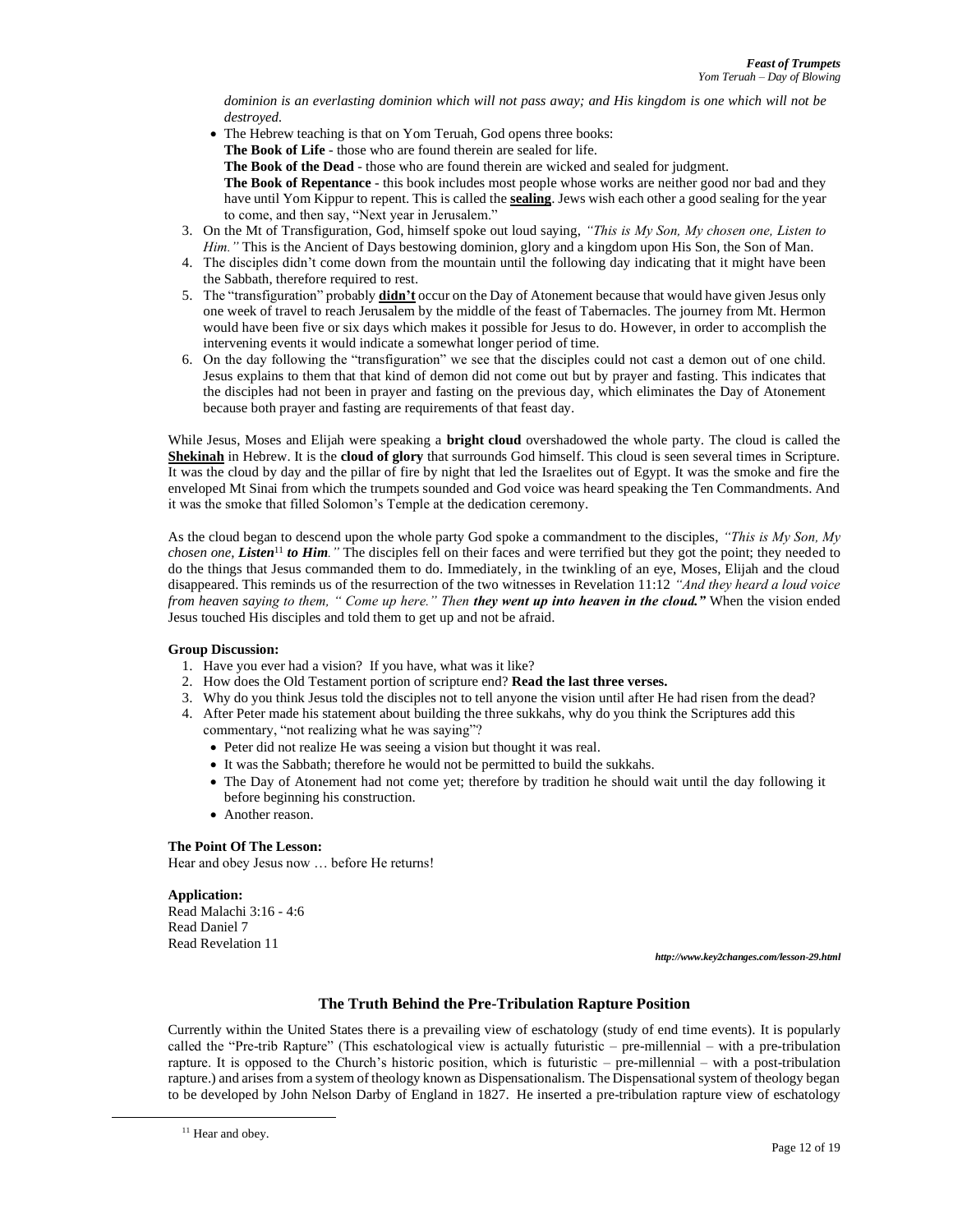after hearing a prophecy given by Margaret Macdonald in the spring of 1830. Darby's dispensational views gained ground in the United States when C.I. Scofield included it in his reference Bible of 1917. After that, it began to be taught at Dallas Theological Seminary and one of its students; Hal Lindsey made it popular with his book, The Late Great Planet  $\text{Earth}$  (1970).

Four major components of the Pre-tribulation Rapture position are:

- 1. That Christians will be raptured (caught up to meet the Lord in the air) before a seven-year tribulation period.
- 2. That the rapture occurs before the second coming of Jesus Christ.
- 3. That the rapture is "secret". (It will not be visible to anyone. Those who remain are either Jews or unbelievers and they will discover that all the Christians have disappeared in the twinkling of an eye.)
- 4. That the rapture is imminent. (It can occur at any time. No signs have to precede its occurrence.)

Based on the Pre-tribulation Rapture position as stated above please answer the following questions.

- 1. If Jesus' return was imminent (could occur at any time)
	- o Why didn't He say so?
	- o Why did He bother to tell His disciples about specific future events?
	- o Why did He caution them not to be misled?
	- o Why did He issue specific commands to the disciples when they observed the events happening?
	- o Since according to this scheme no signs are required to precede the Rapture, why did the Apostle Paul say that our gathering together to Jesus would not occur until after the apostasy and the man of lawlessness was revealed?
- 2. Jesus commanded His disciples to be alert.
	- o Why?
	- o What difference does it make if a believer is alert or not, since the rapture is a secret?
	- o What are they to be alert for?
- 3. If the rapture of Christians occurs before Christ's coming why didn't Jesus or any of the apostles or prophets tell anyone or write it down?

*Michael Gibson, Key2Changes.com*

## **The Son of Man is Coming Matthew 24:29-31, Mark 13:24-27, Luke 21:25-28** *Scripture excerpts from "Follow Me: A Message from God"*

*"But immediately after the tribulation of those days there will be signs in the sun and moon and stars, and upon the earth dismay among nations, in perplexity at the roaring of the sea and the waves, men fainting from fear and the expectation of the things which are coming upon the world; the sun will be darkened, and the moon will not give its light. And the stars will fall from the sky, and the powers of the heavens will be shaken, and then the sign of the Son of Man will appear in the sky, and then all the tribes of the earth will mourn, and they will see the Son of Man coming on the clouds of the sky with power and great glory. And He will send fourth His angels with a great trumpet (key phrase number one) and they will gather together His elect from the four winds, from one end of the sky to the other. But when these things begin to take place, straighten up and lift up your heads (key phrase number two), because your redemption is drawing near."*

*the moon will not give its light –* Isaiah 13:10, "For the stars of the heavens and their constellations will not give their light; the sun will be dark at its rising, and the moon will not shed its light."; Joel 2:30-31, "And I will show wonders in the heavens and on the earth, blood and fire and columns of smoke. The sun shall be turned to darkness, and the moon to blood, before the great and awesome day of the Lord comes."

*Son of Man coming on the clouds of the sky –* Daniel 7:13, "I saw in the night visions, and behold, with the clouds of heaven there came one like a son of man, and he came to the Ancient of Days and was presented before him.

*they will gather together His elect from the four winds, from one end of the sky to the other* – Isaiah 27:12-13, "In that day from the river Euphrates to the Brook of Egypt the Lord will thresh out the grain, and you will be gleaned one by one, O people of Israel. And in that day a great trumpet will be blown, and those who were lost in the land of Assyria and those who were driven out to the land of Egypt will come and worship the Lord on the holy mountain at Jerusalem."

# **Strategy of Satan - Daniel 7:25**

*"He will speak against the Most High and oppress his holy people and try to change the set times and the laws. The holy people will be delivered into his hands for a time, times and half a time."*

*He –* Satan *oppress –* ware out *set times –* festival seasons (festival), appointed periods, epochs *laws –* absolute law, law(s) of God.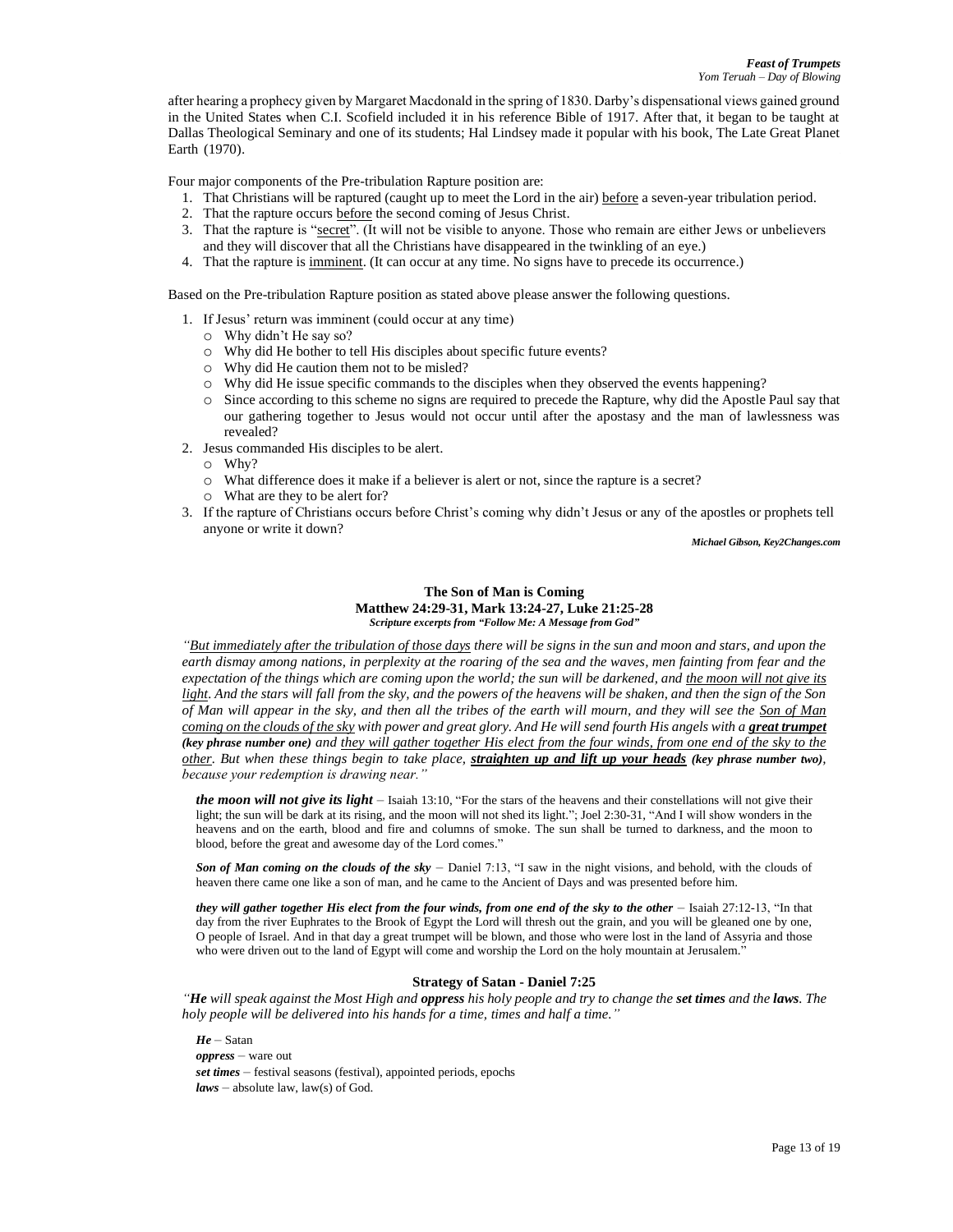# **Who is "The Thief in the Night"?**

*"Remember, I have told you ahead of time,"* **Matthew 24:25** *"All this I have told you so that you will not fall away,"* **John 16:1** *"Because of the increase of wickedness, the love of most will grow cold, but the one who stands firm to the end will be saved,"* **Matthew 24:12-13**

*"At that time many will turn away from the faith and will betray and hate each other,"* **Matthew 24:10**

Be warned. After reading this you will no longer have any excuse for not studying about the return of The Lord. Yeshua Himself TOLD us to watch, stay alert, and be ready.

Yeshua said He was coming back to rule and reign from Jerusalem and I believe Him. He came as a real person in history and He will return a real person in history. *"A Light for the Gentiles and the glory of His people Israel."* The natural branches will, and are, being grafted back in.

His first coming fulfilled the types and shadows of the Spring Feasts of the Lord: Passover, Feast of Unleavened Bread, First Fruits, and Feast of Weeks or Pentecost; and His second coming will be in accordance with the Fall Feasts of the Lord: Yom Teruah or Feast of Trumpets, Yom Kippur or Day of Atonement, and Sukkot or Feast of Tabernacles.

We've been duped. In 336 A.D. a council of men cut off the church from its natural ties to the Jewish nation with all her history and meaning. To our detriment, we lost the Jewishness of the faith.

According to scriptures, the lunar calendar is God's method of calculating time. The lunar calendar (Jewish religious calendar) marks the seasons. In scripture, the word, "seasons" in Hebrew is "mo'ed" and means "appointed time". This is referring to the "Appointed Times of The Lord" or "The Feasts of The Lord" **(Appointed Times: God's Appointed Times when He will Appear to His People, in Fulfilling His Redemptive Plan of Salvation)**.

**1 Thessalonians 5:1**, *"Now on the topic of times and seasons, brothers and sisters, you have no need for anything to be written to you."*

Okay, let's stop right there. Times and Seasons. He's referring to the lunar calendar and the Appointed Times of The Lord. They were Jewish believers (and Gentiles) who not only knew these feasts, but celebrated them.

**1 Thessalonians 5:2**, *"For you know quite well that the day of the Lord will come in the same way as a thief in the night."*

Remember that we are a kingdom and priests. I found out that according to Jewish history, the Captain of Temple was called "the thief in the night." The priests and Levites were in charge of guarding the Temple, including keeping the fire of God going. If the Captain of the Guard came in at night and caught the one of them sleeping on the job, he would hit the man with a stick then take the torch he was carrying and light the sleeping man's white priestly / Levitical garments on fire. The sorry fellow would wake up and have to tear the soiled, burning clothes from his body, exposing his nakedness. Shedding new light on these verses:

**Revelation 16:15**, *"Look! I will come like a thief! Blessed is the one who stays alert and does not lose his clothes so that he will not have to walk around naked and his shameful condition be seen."*

**Revelation 3:14, 18**, *"This is the solemn pronouncement of the Amen, the faithful and true witness, the originator of God's creation, . . . Buy from me white clothing so you can be clothed and your shameful nakedness will not be exposed, and calm to put on your eyes so you can see!"*

"Priestly Guard":

The captain of the guard saw that every man was alert, chastising a priest if found asleep at his post, and sometimes even punishing him by burning his shirt upon him, as a warning to others. (Mid. i. 1 – Jewish Encyclopedia)

The Captain of the Temple (the man of the Temple Mount) visited each guard, and burning torches were carried before him. And every guard which did not stand up (which was not standing), the Captain of the Temple said to him: "Peace be to thee." If he observed that he slept, he smote him with his stick, and he had authority to burn his dress. And they said, "What is the noise (voice) in the court?" "It is the noise of a Levite who is beaten, and his clothes are set on fire, because he slept upon his watch." (Perek I. – Mishnah-Middoth)

**1 Thessalonians 5:3-10**, *" <sup>3</sup> Now when they are saying, 'There is peace and security,' then sudden destruction comes on them, like labor pains on a pregnant woman, and they will surely not escape. <sup>4</sup> But you, brothers and sisters, are not in the darkness for the day to overtake you like a thief would. <sup>5</sup> For you all are sons of the light and sons of the*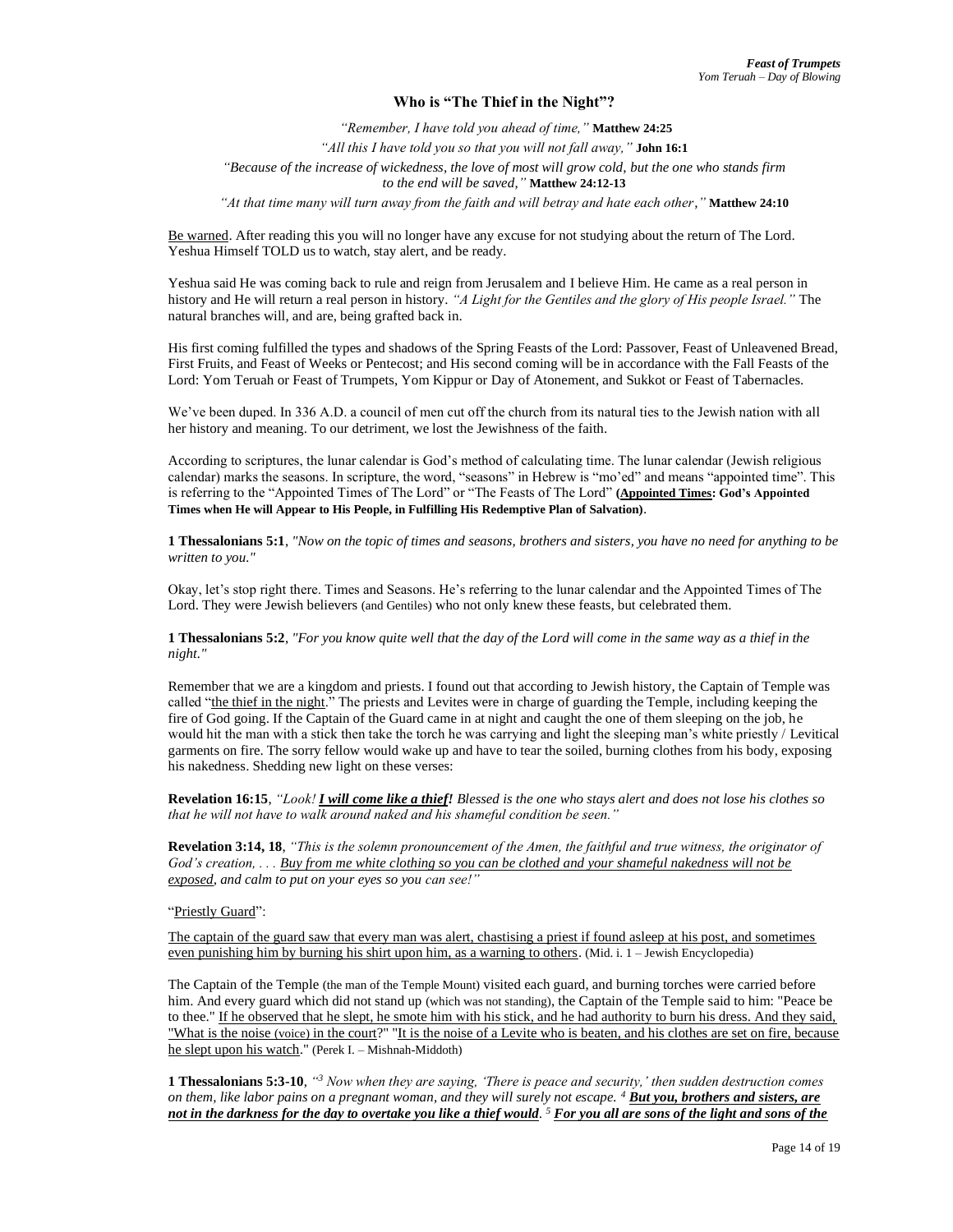*day<sup>12</sup> . We are not of the night nor of the darkness. <sup>6</sup> So then we must not sleep as the rest, but must stay alert and sober. <sup>7</sup> For those who sleep, sleep at night and those who get drunk are drunk at night. <sup>8</sup> But since we are of the day, we must stay sober by putting on the breastplate of faith and love and as a helmet our hope for salvation. <sup>9</sup> For God did not destine us for wrath but for gaining salvation through our Lord Jesus Christ. <sup>10</sup> He died for us so that whether we are alert or asleep we will come to life together with him. <sup>11</sup> Therefore encourage one another and build up each other, just as you are in fact doing.*

**The Feast of Trumpets** (Yom Teruah) was known as the feast that *"no one knew the day or the hour."* Again, *"YOU ARE NOT IN DARKNESS FOR THE DAY TO OVERTAKE YOU AS A THIEF!"* **1 Thessalonians 5:4**

*http://fringers.org/2008/12/22/who-is-the-thief-in-the-night.aspx*

## *Paul's Teaching Against the Doctrine of Eminency*

#### **The Second Coming & The Rapture of the Church are One Simultaneous Event of One Bride (One Church).**

## **2 Thessalonians 2:1-9**

*The Man of Lawlessness*

**<sup>1</sup> Now concerning the coming of our Lord Jesus Christ and our being gathered together** to him, we ask you, brothers, **<sup>2</sup> not to be quickly shaken in mind or alarmed**, either by a spirit or a spoken word, or a letter seeming to be from us, to the effect **that the day of the Lord has come**. **<sup>3</sup>Let no one deceive you in any way**. **For that day will not come, unless** the rebellion comes first, and the man of lawlessness is revealed, the son of destruction, <sup>4</sup> who opposes and exalts himself against every so-called god or object of worship, so that he takes his seat in the temple of God, proclaiming himself to be God. **<sup>5</sup>** Do you not remember that when I was still with you I told you these things? **<sup>6</sup>** And you know what is **restraining him** now so that he may be revealed in his time. **<sup>7</sup>** For the mystery of lawlessness is already at work. Only **he who now restrains** it will do so until he is out of the way. **<sup>8</sup>** And then **the lawless one** will be revealed, whom the Lord Jesus will kill with the breath of his mouth and **bring to nothing by the appearance of his coming**. **<sup>9</sup>**The coming of **the lawless one** is by the activity of Satan with all power and false signs and wonders.

#### *Verse(s) Breakdown of 2 Thessalonians 2:1-9:*

#### **<sup>1</sup> Now concerning the coming of our Lord Jesus Christ and our being gathered together** to him, we ask you, brothers,

**Now concerning the coming of our Lord Jesus Christ and our being gathered together** - Paul here is teaching against the doctrine of Eminency, *that Jesus can come at anytime*; and rather taught that the Second Coming and the Rapture are one simultaneous event that must follow several prior events, as listed in the continuing passage of 2 Thessalonians 2:1-9.

#### **the coming of our Lord Jesus Christ** – The Second Coming

**our being gathered together** – The Rapture; and the two, The Second Coming & The Rapture being as one simultaneous event.

*One Simultaneous Event* - Jesus said, *"Then will appear in heaven the sign of the Son of Man . . . and they will gather his elect from the four winds,"* **Matthew 24:29-31**

#### **Revelation 6:12-17**

<sup>12</sup> When he opened **the sixth seal**, I looked, and behold, there was a great earthquake, and the sun became black as sackcloth, the full moon became like blood, <sup>13</sup> and the stars of the sky fell to the earth as the fig tree sheds its winter fruit when shaken by a gale. **<sup>14</sup>The sky vanished like a scroll that is being rolled up**, and every mountain and island was removed from its place. **<sup>15</sup>** Then the kings of the earth and the great ones and the generals and the rich and the powerful, and everyone, slave and free, hid themselves in the caves and among the rocks of the mountains, **<sup>16</sup>** calling to the mountains and rocks, "Fall on us and hide us from the face of him who is seated on the throne, and from **the wrath of the Lamb**, **<sup>17</sup>** for **the great day of their wrath has come**, and who can stand?"

**the sixth seal**, I looked, and behold, there was a great earthquake, and the sun became black as sackcloth, the full moon became like blood, <sup>13</sup> and the stars of the sky fell to the earth – The Signs that MUST preceding the Second Coming.

#### **Daniel 11:32-33**

**<sup>12</sup>** *"For you all are sons of the light and sons of the day," 1 Thessalonians 5:5:*

**Daniel 12:8-13**

*The Time of the End*

**<sup>8</sup>** I heard, but I did not understand. Then I said, "O my lord, what shall be the outcome of these things?" **<sup>9</sup>** He said, "Go your way, Daniel, **for the words are shut up and sealed until the time of the end**. **<sup>10</sup>** Many shall purify themselves and make themselves white and be refined, but the wicked shall act wickedly. And none of the wicked shall understand, but those who are wise shall understand. **<sup>11</sup>** And from the time that the regular burnt offering is taken away and the abomination that makes desolate is set up, there shall be **1,290 days** (Abomination to Messiah's Return). **<sup>12</sup>**Blessed is he who waits and arrives at the **1,335 days** (Abomination to Kingdom of God on Earth). **<sup>13</sup>**But go your way till the end. And you shall rest and shall stand in your allotted place at the end of the days."

**<sup>32</sup>** He shall seduce with flattery those who violate the covenant, but the people who know their God shall stand firm and take action. **<sup>33</sup>** And **the wise among the people shall make many understand**, though for some days they shall stumble by sword and flame, by captivity and plunder.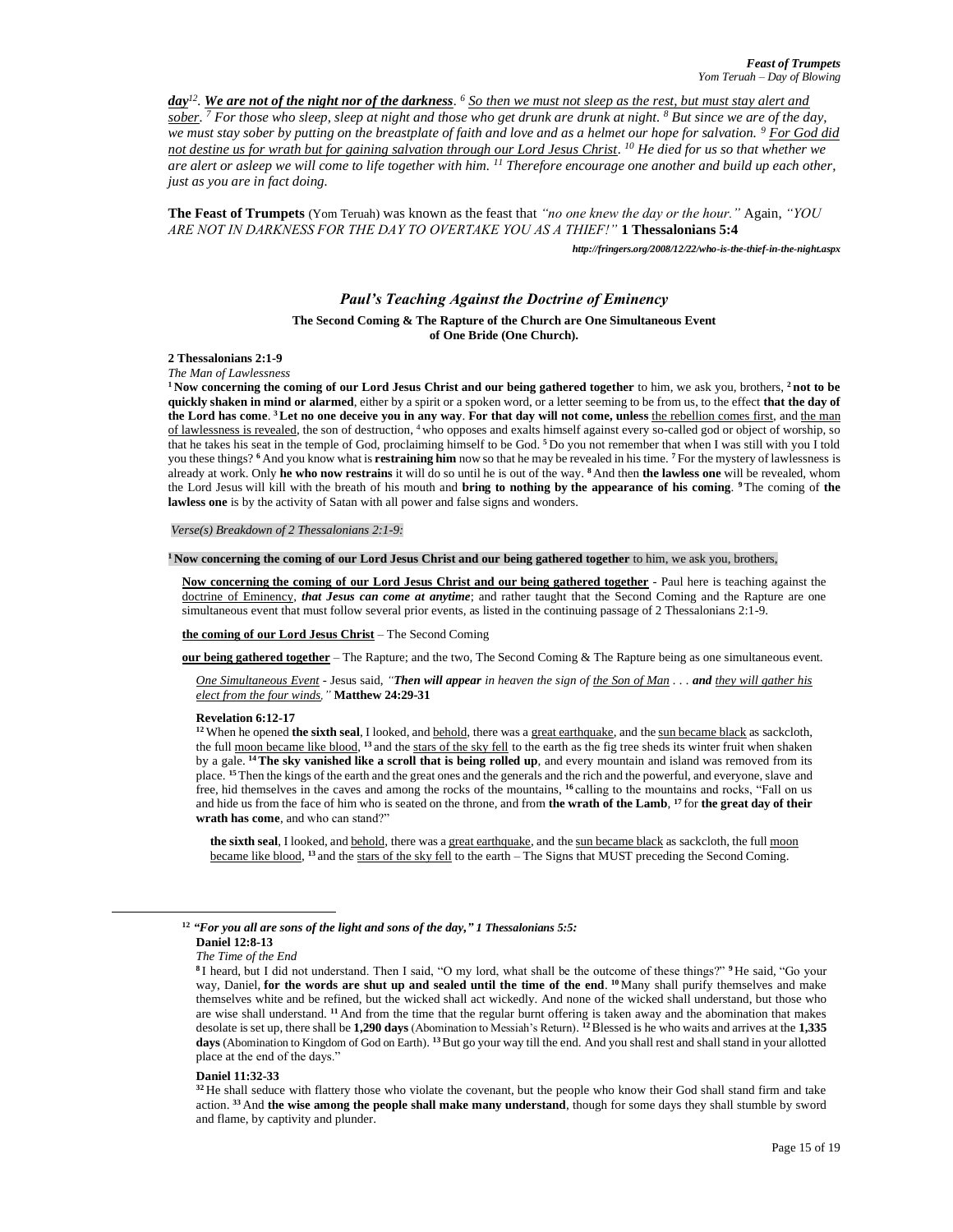*The Coming of the Son of Man – the sixth seal*

<sup>29</sup> "Immediately after the tribulation of those days the sun will be darkened, and the moon will not give its light, and the stars will fall from heaven, and the powers of the heavens will be shaken. **<sup>30</sup>** *Then will appear in heaven the sign of the Son of Man*." **Matthew 24:29-31**

**The sky vanished like a scroll that is being rolled up** – The Actual Second Coming of the Messiah.

**the wrath of the Lamb**, for **the great day of their wrath has come** – The Wrath of God that follows the Messiah's (Jesus') Second Coming and Rapture of the People of God.

**<sup>2</sup> not to be quickly shaken in mind or alarmed**, either by a spirit or a spoken word, or a letter seeming to be from us, to the effect **that the day of the Lord has come**.

**not to be quickly shaken in mind or alarmed . . . that the day of the Lord has come** – Again, Paul here reiterates the false teaching against the doctrine of Eminency, *that Jesus can come at anytime*; and rather continues his teaching that the Second Coming and the Rapture are one simultaneous event that must follow several prior events, as listed in this passage of 2 Thessalonians 2:1-9.

#### **<sup>3</sup>Let no one deceive you in any way**. For **that day will not come, unless** the rebellion comes first, and the man of lawlessness is revealed, the son of destruction,

**Let no one deceive you in any way** – False Teachers, False Messiahs, False Prophets, found teaching in the Church, wolves in sheep's clothing.

"And Jesus answered them, "See that **no one** leads you astray. " **Matthew 24:4**

"For many will come in my name, saying, '**I am the Christ**,' and they will lead many astray." **Matthew 24:5**

"And many **false prophets** will arise and lead many astray." **Matthew 24:11**

"Beware of false prophets, who **come to you in sheep's clothing but inwardly are ravenous wolves**." **Matthew 7:15**

**that day will not come, unless** – The Second Coming and the Rapture will not come until after 1) The Great Apostasy (Falling Away – the Breaking of Covenant of the Saints), 2) The man of lawlessness, the Anti-christ, is revealed, followed by him seating himself in the Third Temple, to be built, on the Temple Mount, proclaiming himself to be God.

**the rebellion come first** – "Then they will deliver you up to **tribulation** and put you to death, and you will be hated by all nations for my name's sake. And then many will fall away and betray one another and hate one another. **Matthew 24:9-10**

**tribulation** – *(The Coming of the Son of Man)* **<sup>29</sup>** "**Immediately after the tribulation of those days** the sun will be darkened, and the moon will not give its light, and the stars will fall from heaven, and the powers of the heavens will be shaken. **<sup>30</sup>** *Then will appear in heaven the sign of the Son of Man*." **Matthew 24:29-30**

**Immediately after the tribulation of those days –** *(the Church is going to be here during the Great Tribulation):*

"As I looked, **this horn made war with the saints and prevailed over them** (one Bride one Church)." **Daniel 7:21**

Then one of the elders addressed me, saying, "Who are these, clothed in white robes, and from where have they come?" I said to him, "Sir, you know." And he said to me, **"These are the ones coming out of the great tribulation. They have washed their robes and made them white in the blood of the Lamb." Revelation 7:13-14**

"And they have conquered him by the blood of the Lamb and by the word of their testimony, for they loved not their lives even unto death. **<sup>12</sup>**Therefore, rejoice, O heavens and you who dwell in them! But woe to you, O earth and sea, for the devil has come down to you in great wrath, because he knows that his time is short!" . . . **<sup>17</sup>Then the dragon became furious with the woman and went off to make war on the rest of her offspring, on those who keep the commandments of God and hold to the testimony of Jesus." Revelation 12:11-17**

"Also **it was allowed to make war on the saints and to conquer them**. And authority was given it over every tribe and people and language and nation." **Revelation 13:7**

who opposes and exalts **himself** against every so-called god or object of worship, so that he takes his seat in the temple of God, proclaiming himself to be God.

**himself** – The man of lawlessness, the Anti-christ, is revealed, followed by him seating himself in the Third Temple, to be built, on the Temple Mount, proclaiming himself to be God – The Abomination of Desolation.

#### *The Abomination of Desolation*

<sup>15</sup> "So when you see the abomination of desolation spoken of by the prophet Daniel, standing in the holy place (let the reader understand),<sup>16</sup> then <u>let those who are in Judea flee to the mountains.</u> <sup>17</sup> Let the one who is on the housetop not go down to take what is in his house,**<sup>18</sup>** and let the one who is in the field not turn back to take his cloak.**<sup>19</sup>** And alas for women who are pregnant and for those who are nursing infants in those days! **<sup>20</sup>** Pray that your flight may not be in winter or on a Sabbath.<sup>21</sup> For then there will be great tribulation, such as has not been from the beginning of the world until now, no, and never will be.**<sup>22</sup>** And if those days had not been cut short, no human being would be saved. But for the sake of the elect those days will be cut short.**<sup>23</sup>**Then if anyone says to you, 'Look, here is the Christ!' or 'There he is!' do not believe it. **<sup>24</sup>** *For false christs and false prophets will arise and perform great signs and wonders, so as to lead astray, if possible, even the elect.* **<sup>25</sup>** See, I have told you beforehand. **<sup>26</sup>** So, if they say to you, 'Look, he is in the wilderness,' do not go out. If they say, 'Look, he is in the inner rooms,' do not believe it. **<sup>27</sup>** For as the lightning comes from the east and shines as far as the west, so will be the coming of the Son of Man. **Matthew 24:15-27**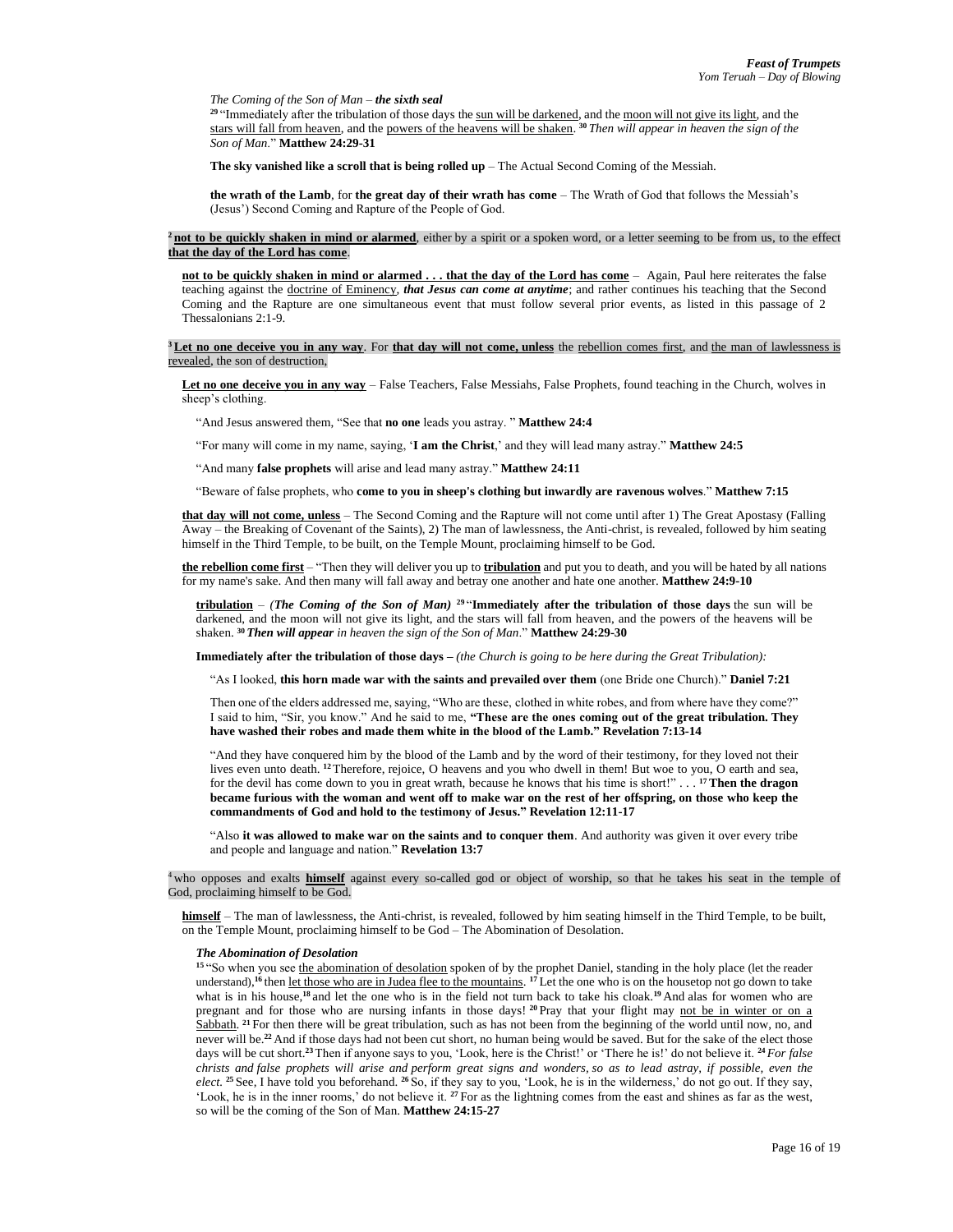*The abomination of desolation – (The time of the End)*  $\frac{11}{2}$  And from the time that the regular burnt offering is taken away and **the abomination that makes desolate** is set up, there shall be **1,290 days** (Abomination to Messiah's Return). **<sup>12</sup>**Blessed is he who waits and arrives at the **1,335 days** (Abomination to Kingdom of God on Earth). **<sup>13</sup>**But go your way till the end. And you shall rest and shall stand in your allotted place at the end of the days." **Daniel 12:1-13**

*let those who are in Judea flee to the mountains* – there were no Jews in Judaea until 1967, for nearly 2,000 years, and today there are nearly 450,000 Jews now occupy Judaea, not including those who have moved into East Jerusalem. Under the proposed "Trump Peace Plan", there will be a Palestinian State in Judaea, *fulfillment of Jesus' Prophecy* (Matthew 24:15-16: *flee*), that half way through the *one-week covenant* (Daniel 9:27: one-week = seven years) before Armageddon, Jews will be chased out of Judea following the Abomination of Desolation, as most of Judea will be under Palestinian rule, as proposed in the "Trump Peace Plan". In addition, as proposed in the Peace Plan, the Temple Mount will be under a shared arrangement as an International place of worship for all faiths, which is also prophesied in Revelation 11:1-2, that the Third Temple will be on the Temple Mount under shared arrangement, trodden outside of the Third Temple by the Gentiles (nations) for 42 months (3 ½ years) until the Battle of Armageddon.

*fulfillment of Jesus' Prophecy* – "So when you see the abomination of desolation spoken of by the prophet Daniel, standing in the holy place (let the reader understand),**<sup>16</sup>** then **let those who are in Judea flee** to the mountains." **Matthew 24:15-16**

*one-week covenant* – (mark of the final 7 years) – "And he shall confirm **the covenant with many for one week**: and **in the midst of the week** he shall cause the sacrifice and the oblation to cease, and for the overspreading of abominations he shall make it desolate, even until the consummation, and that determined shall be poured upon the desolate." **Daniel 9:27**

*under shared arrangement* – **<sup>1</sup>**Then I was given a measuring rod like a staff, and I was told, 'Rise and measure the temple of God and the alter and those who worship there, **<sup>2</sup>** but do not measure the court outside the temple; leave that out, for **it is given over to the Gentile**s (nations), and they **will trample the holy city for forty-two months** (3 ½ years). **Revelation 11:1-2**

*not be in winter or on a Sabbath* – during the Feast of Purim, the beginning of Spring.

**<sup>5</sup>** Do you not remember that when I was still with you I told you these things?

**<sup>6</sup>** And you know what is **restraining him** now so that he may be revealed **in his time**.

**restraining him** – God's own timeline dictates it (in his time).

in his time **–** "But when the **fullness of time** had come, God sent forth his Son, born of woman, born under the law." **Galatians 4:4**

**<sup>7</sup>** For the mystery of lawlessness is already at work. Only **he who now restrains** it will do so until he is out of the way.

**he who now restrains** – God's own timeline dictates it.

**<sup>8</sup>** And then the lawless one will be revealed, whom the Lord Jesus will kill with the breath of his mouth and **bring to nothing by the appearance of his coming**.

**bring to nothing by the appearance OF HIS COMING** – The Second Coming.

**OF HIS COMING** – (and the Rapture, one more proof that the Rapture and the Second Coming are one big simultaneous event): Let us rejoice and exult and give him the glory, for **the marriage of the Lamb has come, and his Bride has made herself ready**; it was granted her to clothe herself with fine linen, bright and pure" - for **the fine linen is the righteous deeds of the saints**. And the angel said to me, "Write this: Blessed are those who are invited to **the marriage supper of the Lamb**." And he said to me, "These are the true words of God." **Revelation 19:7-9**

**And the beast was captured**, and with it the false prophet who in its presence had done the signs by which he deceived those who had received the mark of the beast and those who worshiped its image. These two were thrown alive into the lake of fire that burns with sulfur. **Revelation 19:20**

**And the beast was captured** – a time described at Jesus' Second Coming at the Atoning Sacrifice at the Feast of Atonement.

**<sup>9</sup>** The coming of **the lawless one** is by the activity of Satan with all power and false signs and wonders.

**The lawless one** – the Anti-christ, performing FALSE signs and wonders.

**The Generation that see all these things shall not pass, until everything is fulfilled!**

"Truly, I say to you, **this generation will not pass away until all these things take place.** Heaven and earth will pass away, but my words will not pass away." **Matthew 24:34-35**

**this generation will not pass away until all these things take place** – *Which Generation?* The generation of *"The times of the Gentiles"* – "and Jerusalem will be trampled underfoot by the Gentiles until the **times of the Gentiles** be fulfilled," **Luke 21:24**.

**times of the Gentiles** – After the Romans destroyed Jerusalem in 70 AD, Jews were allowed to remain there until the Bar Kokhba Revolt (131-135 AD). They were expelled from the city of Jerusalem in 134 AD and it was renamed Aelia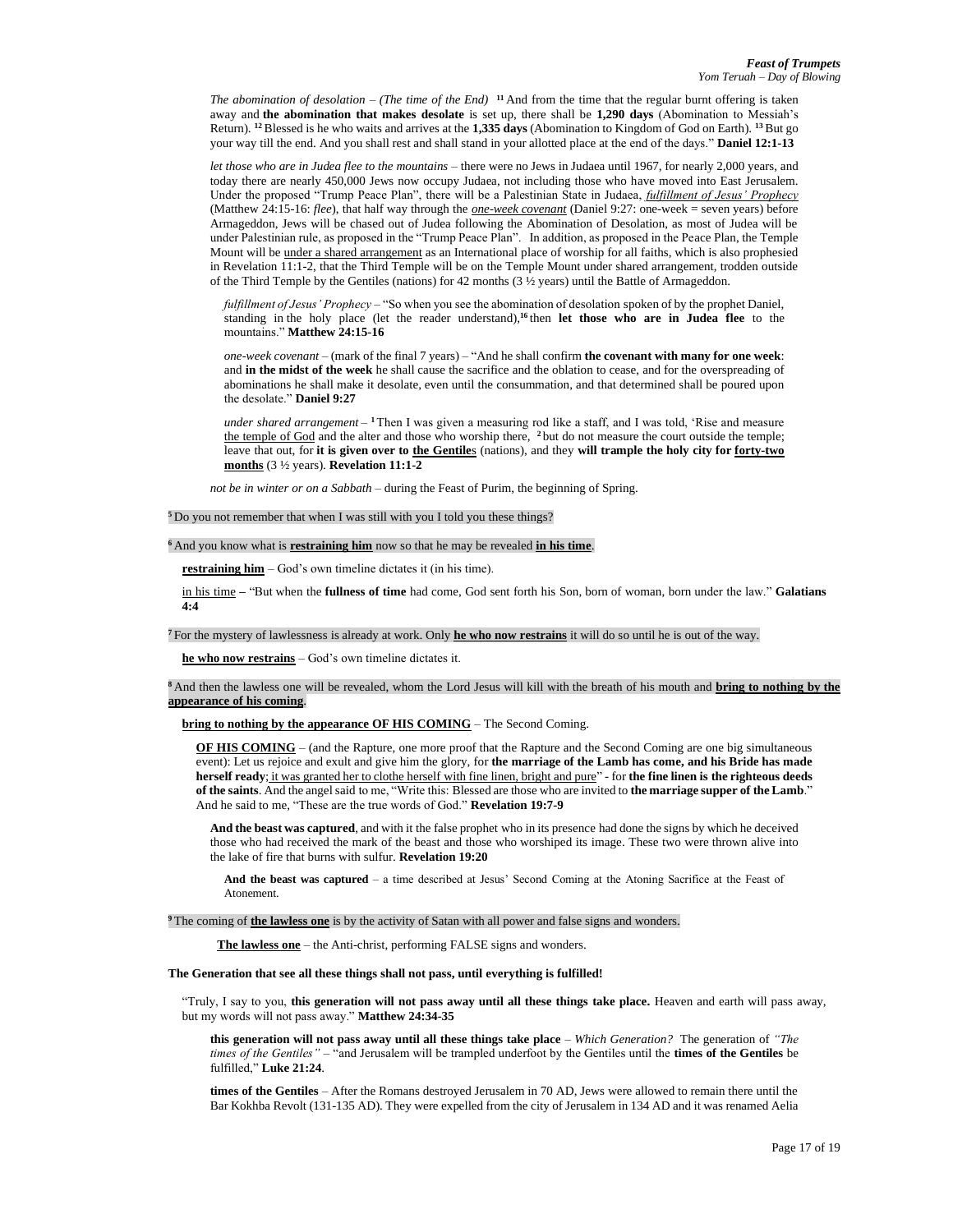Capitolina. The city remained under foreign (Gentile) control until June 8, 1967 when it was liberated from Jordan in the Six Day War. In 1980, a proclamation was issued that declared Jerusalem a united city under Israeli sovereignty.

> Why did Jesus give us these Prophecies? – to tell us, so that we might understand, that we are the people of the end times.

The end time has now arrived, a time Jesus spoke of 2,000 years ago.

# **Caught Up/Rapture Word Study**

**726** *harpázō* – properly, seize by force; *snatch* up, suddenly and decisively – like someone seizing bounty (spoil, a prize); to take by an *open display* of force (i.e. *not* covertly or secretly). Used of divine power transferring a person marvelously and swiftly from one place to another, to snatch or catch away.

# **Acts 8:39**

**<sup>39</sup>** And when they came up out of the water, the Spirit of the Lord **carried (harpázō)** Philip away, and the eunuch saw him no more, and went on his way rejoicing.

#### **2 Corinthians 12:2-4**

**2** I know a man in Christ who fourteen years ago was **caught up (harpázō)** to the third heaven – whether in the body or out of the body I do not know, God knows. **[3](http://biblehub.com/2_corinthians/12-3.htm)** And I know that this man was caught up into paradise – whether in the body or out of the body I do not know, God knows  $-$ <sup>[4](http://biblehub.com/2_corinthians/12-4.htm)</sup> and he heard things that cannot be told, which man may not utter.

#### **1 Thessalonians 4:17**

**<sup>17</sup>** Then we who are alive, who are left, will be **caught up (harpist)** together with them in the clouds to meet the Lord in the air, and so we will always be with the Lord.

#### **Revelation 12:5**

**5** She gave birth to a male child, one who is to rule all the nations with a rod of iron, but her child was **caught up (harpázō)** to God and to his throne.

#### **Precedence of Rapture:**

**Genesis 6:9-9:17:** Noah's Ark (the sign that was given to Noah was the death of the Grand-Father Methuselah, meaning, "When He is Dead it shall be Sent")

**Exodus 8:22-23:** Jacob's Family Settle in Goshen – And Salvation During Plagues

**Exodus 33:17-23:** Moses in the Cleft of the Rock and the Glory of God

**Acts 8:39:** Philip and the Ethiopian Eunuch

**2 Corinthians 12:2-4:** Paul and the third heaven

*Word Study by Ryan Roberts of Key 2 Changes*

# *"This is the First Resurrection . . . The rest of the dead did not come to life until the thousand years were ended"*

# **Revelation 20:4-6**

*The Thousand Years* 

**<sup>4</sup>** Then I saw thrones, and seated on them were those to whom the authority to judge was committed. Also *I saw the souls of those who had been beheaded for the testimony of Jesus and for the word of God*, and *those who had not worshiped the beast or its image and had not received its mark on their foreheads or their hands*. **They came to life and reigned with Christ for a thousand years. <sup>5</sup>** *The rest of the dead did not come to life until the thousand years were ended*. **This is the first resurrection. <sup>6</sup>** *Blessed and holy is the one* **who shares in the first resurrection!** Over such the second death has no power, but they will be priests of God and of Christ, and they will reign with him for a thousand years.

**This is the first resurrection** – "the souls of those who had been beheaded for the testimony of Jesus and for the word of God," Revelation 20:4; "*and* those who had not worshiped the beast or its image and had not received its mark on their foreheads or their hands," Revelation 20:4; "*Blessed and holy is the one who shares in the first resurrection!*" Revelation 20:6; **"They came to life and reigned with Christ for a thousand years,"** Revelation 20:4; "Over such the second death has no power, but they will be priests of God and of Christ, and they will reign with him for a thousand years," Revelation 20:6.

"When he **opened the fifth seal**, I saw under the altar the souls of those who had been slain for the word of God and for the witness they had borne. *They cried out with a loud voice,* 'O Sovereign Lord, holy and true, how long before you will judge and avenge our blood on those who dwell on the earth?' Then they were each given a white robe and told to **rest a little longer, until the number of their fellow servants and their brothers should be complete, who were to be killed as they themselves had been,**" Revelation 6:9-11

*The rest of the dead (the second resurrection)* – "The rest of the dead did not come to life until the thousand years were ended," Revelation 20:4; "And I saw the dead, great and small, standing before the throne, and books were opened. Then another book was opened, which is the book of life," Revelation 20:12.